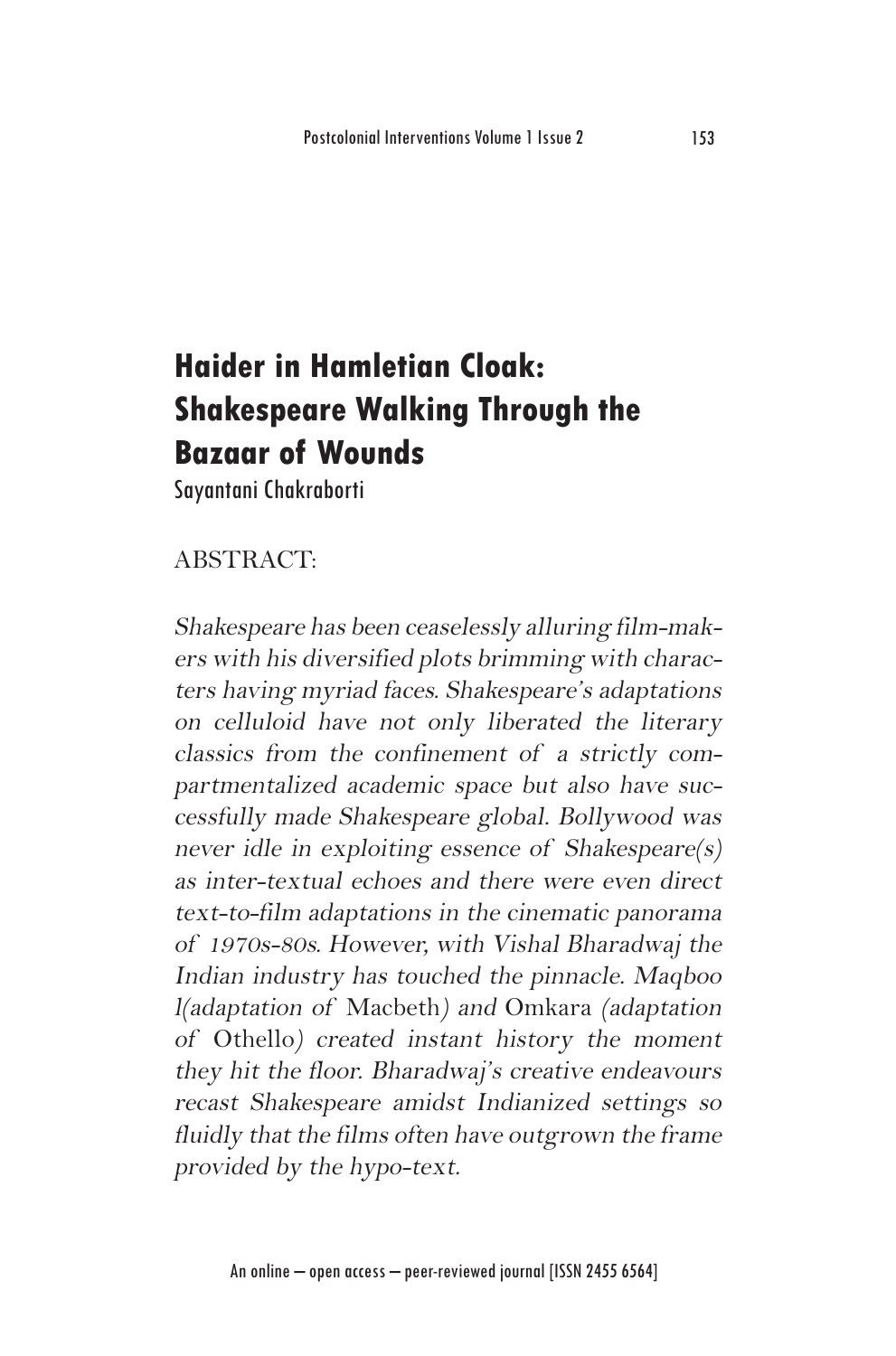Haider, is the final film in the proposed Shakespeare trilogy of Bharadwaj, for the purpose of which the filmmaker brings Shakespeare in insurgency-hit Kashmir of 1995 when civilian disappearances were hushed up under the rule of AFSPA. Kashmir's unshaken voice of truth scathingly ruptures the narrative of utopia created by the mainstream films with colourful sceneries and counters the discourse of bravery and heroism manifested in the patriotic films which actually succeeded in lulling us to slumber. Haider's Kashmir represents the images under the negative, where the darkness comes to the fore and the brightness recedes to the fading background. The prevailing dystopia, an exploration of which is also found in Basharat Peer's Curfewed Night, makes us glimpse another version of the dismal Denmark of Shakespeare. Haider, the Hamletian protagonist, robes himself in the mould of his alter-ego to articulate what is unvoiced, to reveal what is hidden.

Though Hamlet remains one of the most adapted texts all over theworld, Bhradwaj's epoch-making version carves a universally acclaimed niche, in spite of being a mere shadow of the hypo-text. This paper proposes to talk about the multifarious issues from setting, including characters to the analysis of scenes, all spaces where Shakespeare is reprocessed in the making of Haider.

Keywords: Hamlet, Kashmir, Adaptation, Transculturation, AFSPA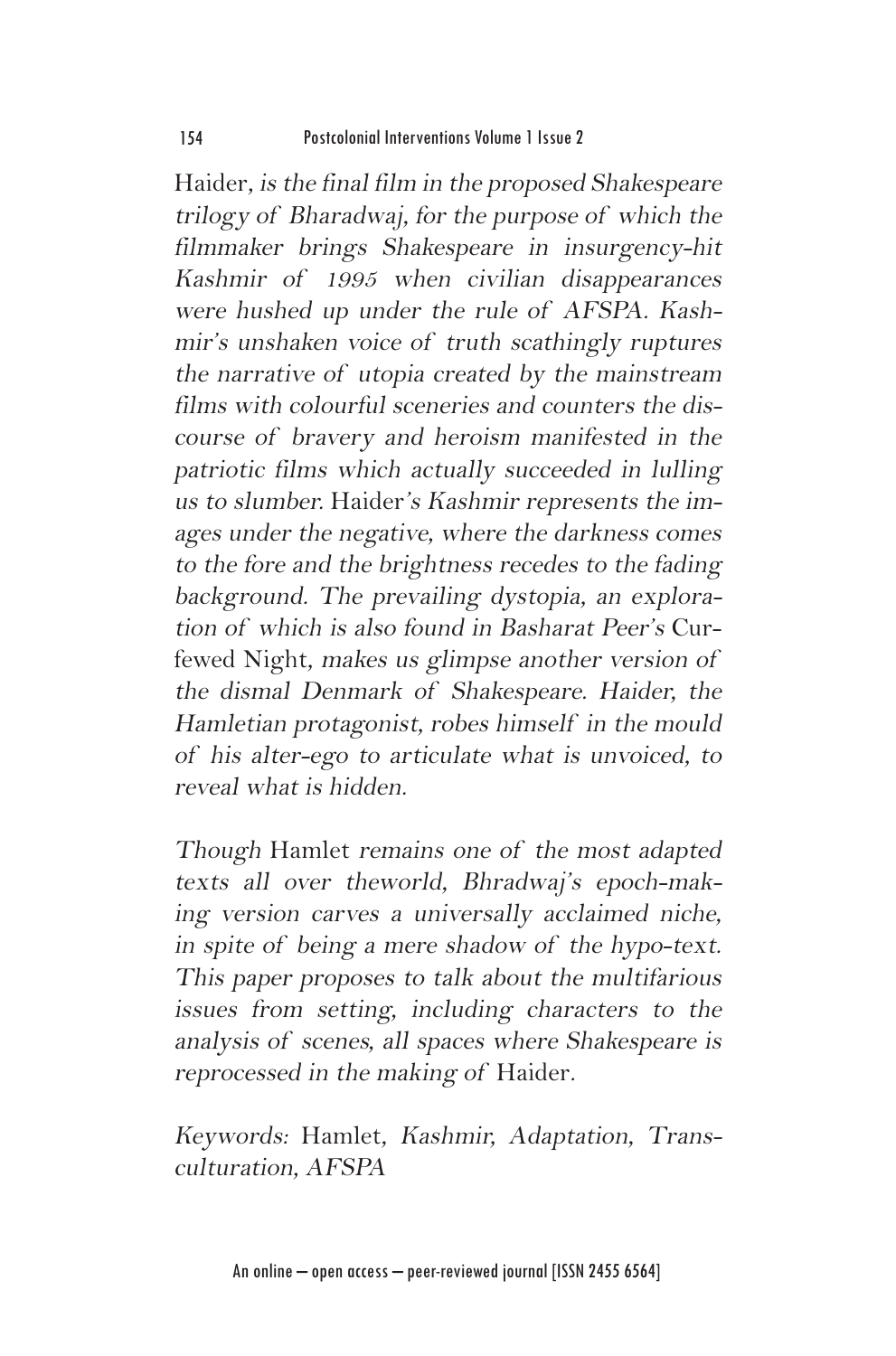The Shakespearean understanding of life … is neither eastern nor western  $-$  just new insights into the individual predicament. --- (Muliyil, 1964, 7.)

Stage-to-film adaptations, no matter how successful the film may turn out to be, always involve the risk of being snubbed as inferior. However, if not from time immemorial, since the advent of motion pictures, adaptations are everywhere, not only in the obvious representation of novelistic stories but also in liberating plays from the confines of the proscenium arch and (re)-visioning them in filmic versions where images precede and often supersede words of mouth. There exist diverse opinions among critics centring on the debate, whether to consider adaptations as "minor", "subsidiary", "derivative", "secondary" to the adapted texts or as products of artistic excellence (Hutcheon XII-XIII). In the words of the adapter-novelist John North in Louis Begley's novel Shipwreck (2003), "[T]hrough images film conveys a vast amount of information that words can only attempt to approximate...but approximation is precious in itself, because it bears the author's stamp" (Hutcheon 2). Though cinematic adaptation is an offshoot of popular culture that celebrates mosaic multiplicity, merging hierarchies and blending genres, questions of fidelity pervade the unconscious of the motion picture of a trans-genre adapted text, confirming Tagore's thoughts "[C]inema is still playing second fiddle to literature" (qtd. in Hutch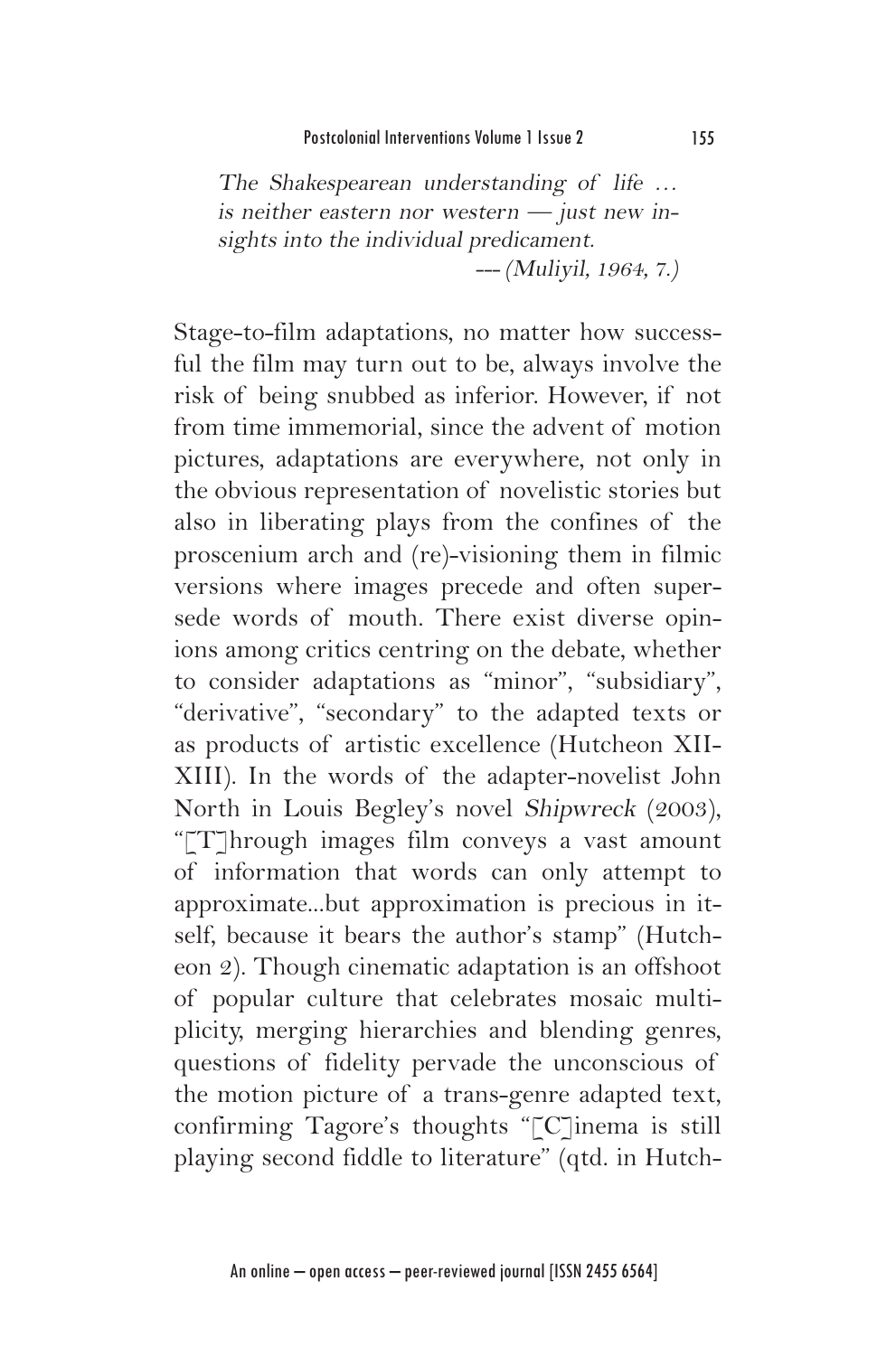eon 1).The viewers of an adapted movie watch the film looking for the essential spirit of the original text and they are disappointed if thwarted from the comfortable position of foreknowledge by a jerk experienced through shuffling, reshaping and re-visioning of plot elements. So, it is the expectation of pleasure, aroused from the advantageous standpoint as readers of an established classic, possessing authority of the awareness of the primary text, which induces them to look for the cinematic transformations. Adaptation announces a celebratory self-proclaimed inferiority tied up in an obligatory relationship to the hypo-text preoccupying the dominant throne of classic superiority and the challenge lies in its emerging as a Sisyphus figure predestined to carry the burden of past as long as it lives, and yet becoming the indomitable outgrowing shadow of the source text. The filmmaker takes the task of reinterpreting, already knowing that his vision in attempting to decode and encode a classic will always be seen as a re-vision, a palimpsestic creation. The moralistic discourse of infidelity is now shifted towards inter-textuality and the filmmakers of adaptations are seen as readers with individualized reading abilities. It releases literature from the stifling confines of being unidirectional and broadens the arena for appreciation of adaptations (Hutcheon 1-22).

The journey of Shakespeare's plays from text to screen, via theatre, has been rough yet fascinating. Shakespeare was born in an age when global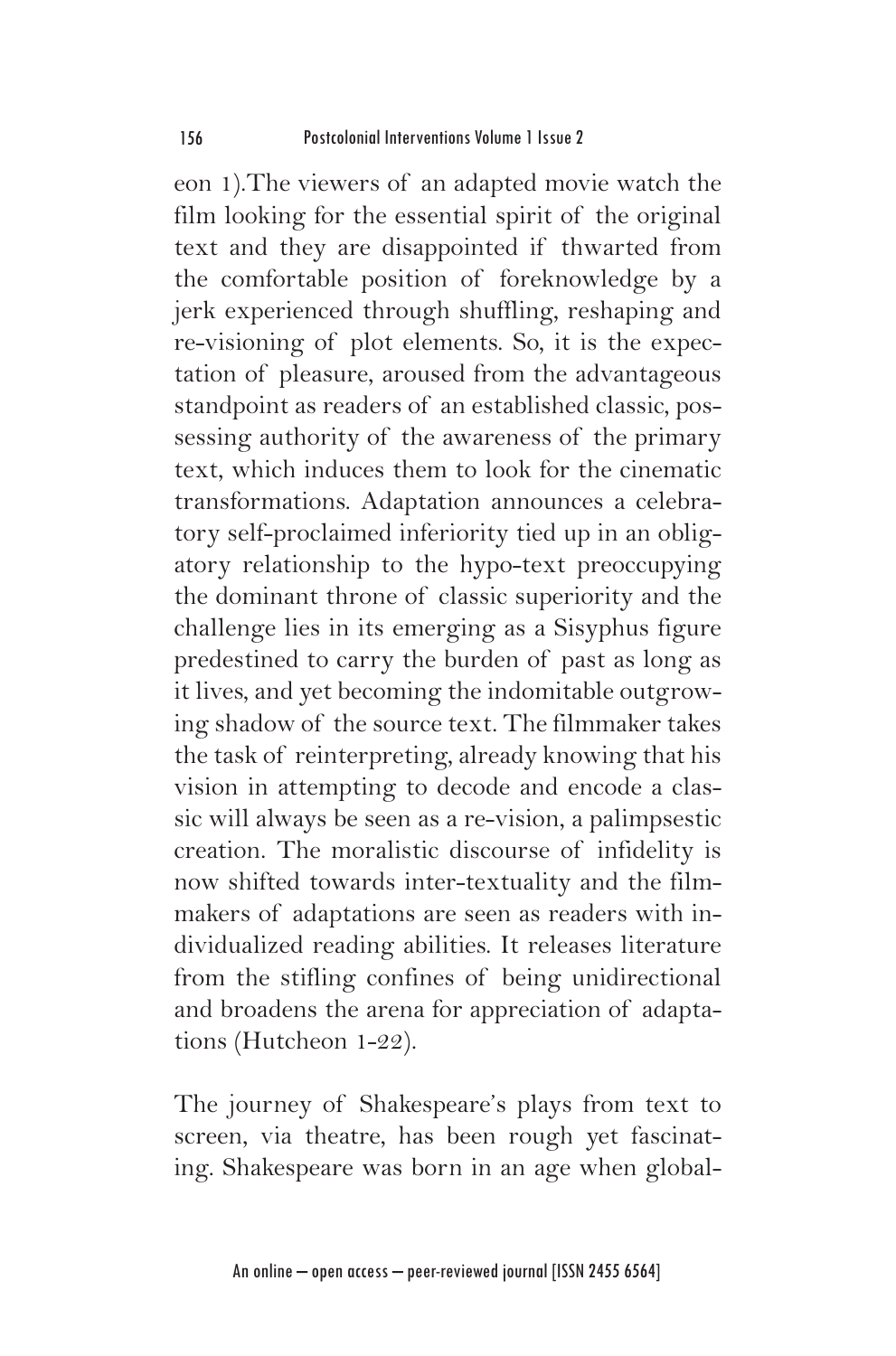ization started by connecting continents through world trade and he had the dynamic potentiality to incorporate constant changes into his work not only to respond to erstwhile socio-political-cultural scenarios but also to embed seeds of universalism within them. If globalization is thought to be the intensification of consciousness of the world as a whole, Shakespeare and the multiple adaptations of his plays in different mediums across culture proclaim the celebration of that: "The Shakespeare we confront today has been globalized beyond the confines of any single language or territory" (Bosman 286). Shakespeare has come down from the throne of Englishness and acquired disguises of various colours disseminated beyond the overarching grand-narrative of production confined only to English production houses like the Royal Shakespeare Company. Akira Kurosawa's Throne of Blood (1957) and Ran (1985) are Shakespeare's Macbeth and King Lear adapted as film versions encoded in core Japanese feel and flavour. Kurosawa re-contextualizes Macbeth in the feudal era of Japan, utilizes Noh performance, expands characterization and lets the blood of original dialogues induce life force to the flesh of the action film. Ran, again, is set in the feudal world of samurai, with some similarities and divergences with King Lear. In the Bad Sleep Well (1960), Kurosawa innovatively retells the story of Hamlet, against the backdrop of the post-Second World War period of crisis. Grigori Kozintsev's Korol Lir (King Lear) deserves to be mentioned here along the same line.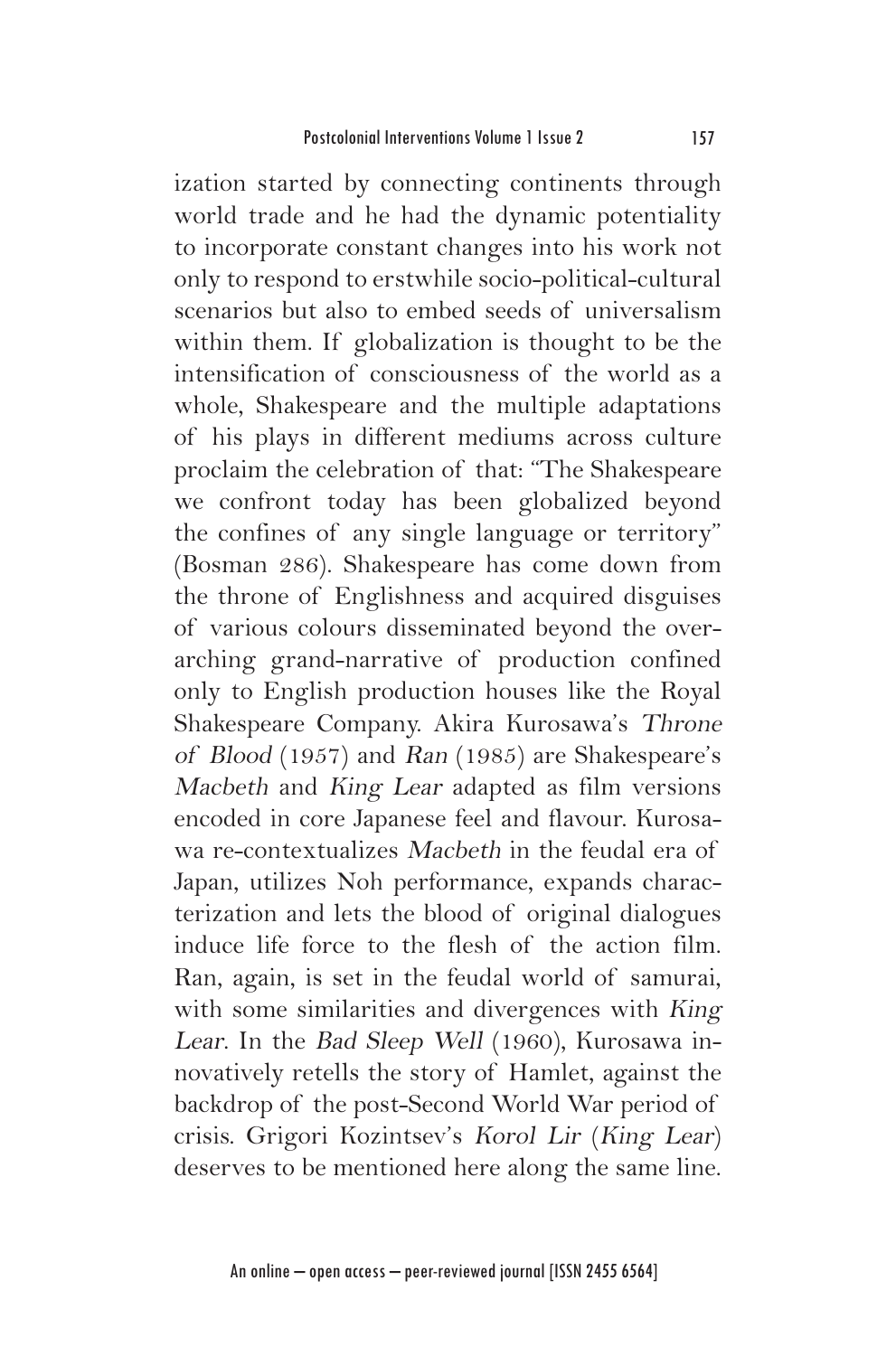The 1971 Russian adaptation of Shakespeare is a worldly acclaimed masterpiece reflecting the intensity of burning human emotions and passions of the tragedy of King Lear successfully on the visual medium. In the wake of "medialization and globalization" innumerable cinematic adaptations of Shakespeare have flooded the global market in the late twentieth and early twenty first century (Burnett 7).

Almost every filmmaker of Shakespeare's plays faces the challenge of recreating something in a completely different medium for which the stage is the universally revered abode. There can be two forms of Shakespearean adaptations identified by Charles Marowitz in his Recycling Shakespeare (1991) – the "Fundamentalist Approach" where the director invests his creative energy in finding out unexplored nuances of meanings from the existing words on page and the "Reform Approach" where the audience is caught in enthralling awe in the view of the director's incorporated originality into the existing text (Marowitz 8). However, it is Shakespeare and his flamboyant worlds that play the catalyst and prompt ingenious reformulations in various styles.

When the whole world is brimming with the glow of reinventing Shakespeare on the screen space, Bollywood, India's film hub, has also contributed to the process with its uniquely customized Shakespeares. Interestingly the Bard has been the inspiring presence behind many plots and subplots of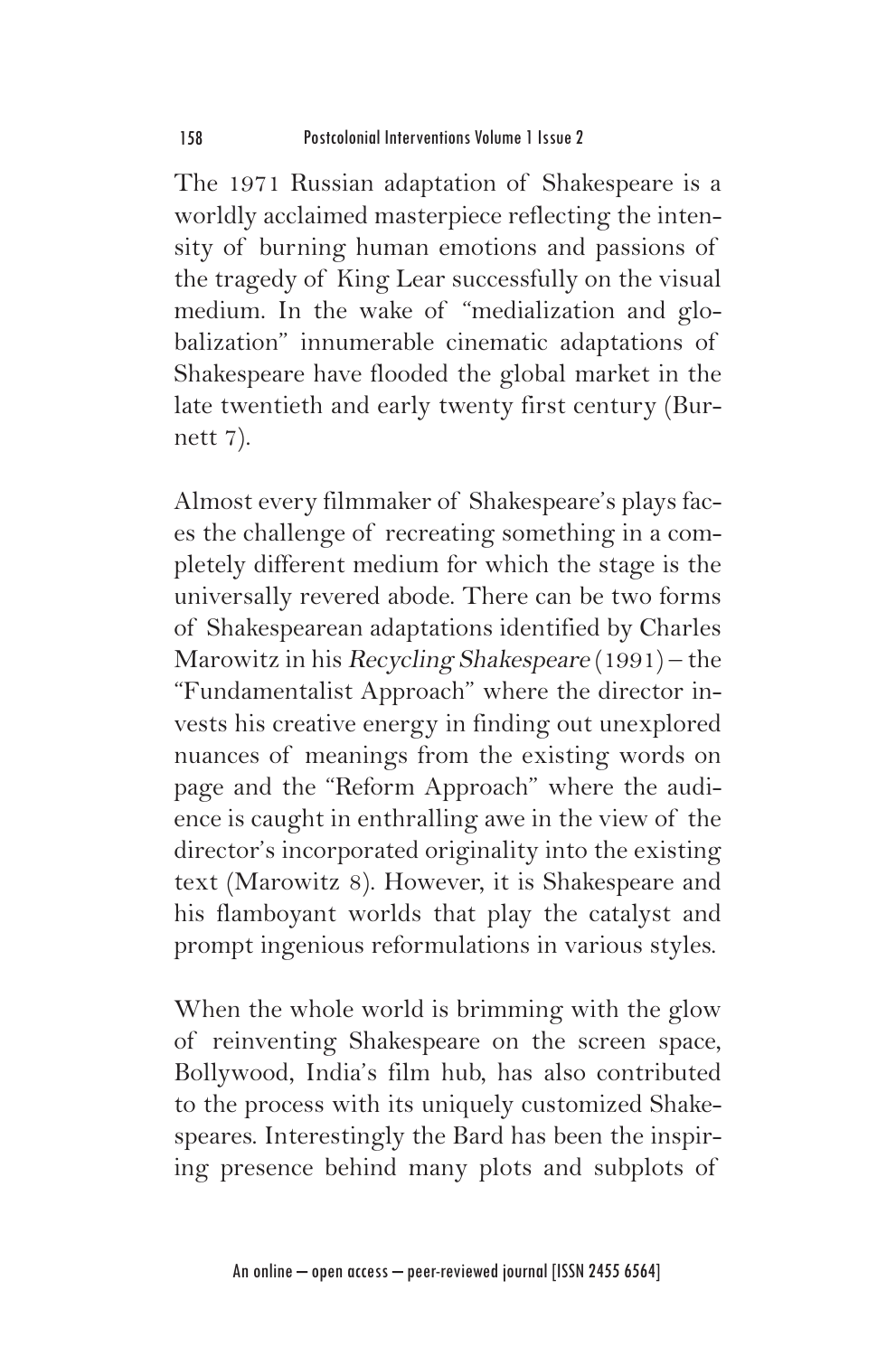Hindi films and there are acknowledged adaptations as well, Do Dooni Char (1968, Gulzar re-adapting from Bengali film Bhrantibilas which is an adaptation of Comedy of Errors), Angoor (1972, Gulzar's adaptation of Comedy of Errors), Qayamat Se Qayamat Tak (1988, Mansoor Khan adapting Romeo and Juliet), 10ml Love (2010, Sharat Katariya adapting A Midsummer Night's Dream), Ram Leela: Goliyon Ki Rasleela (2013, Sanjay Leela Bhansali adapting Romeo and Juliet), to name only a few. The theatricality embedded in the intrigued and twisted plots, complex and layered characterisation, reiterative motifs and metaphors of Shakespearean plays have made them the irresistibly potent source of imitation for the hyperbolically dramatic Bollywood. However, it is Vishal Bhardwaj, who stands apart distinctively as a maestro in Shakespearean adaptation with his crowning trilogy of Maqbool (adaptation of Macbeth in the Mafia-based underworld released in 2003), Omkara (adaptation of Othello released in 2006) and the last but not the least Haider (re-contextualizing Hamlet amidst Kashmir Insurgency, released in 2014). Highly influenced by Kurosawa's adaptation of Macbeth in The Throne of Blood (acknowledged by Bhardwaj and stated in the blog-post of Mail Online India), the Bollywood director made up his mind to encode Shakespeare in Indian ethos to reach out the masses: "My [Bhardwaj's] films are inspired by Shakespeare's works but are not meant for Shakespearean scholars. I try to identify with the spirit and essence of the play by giving it a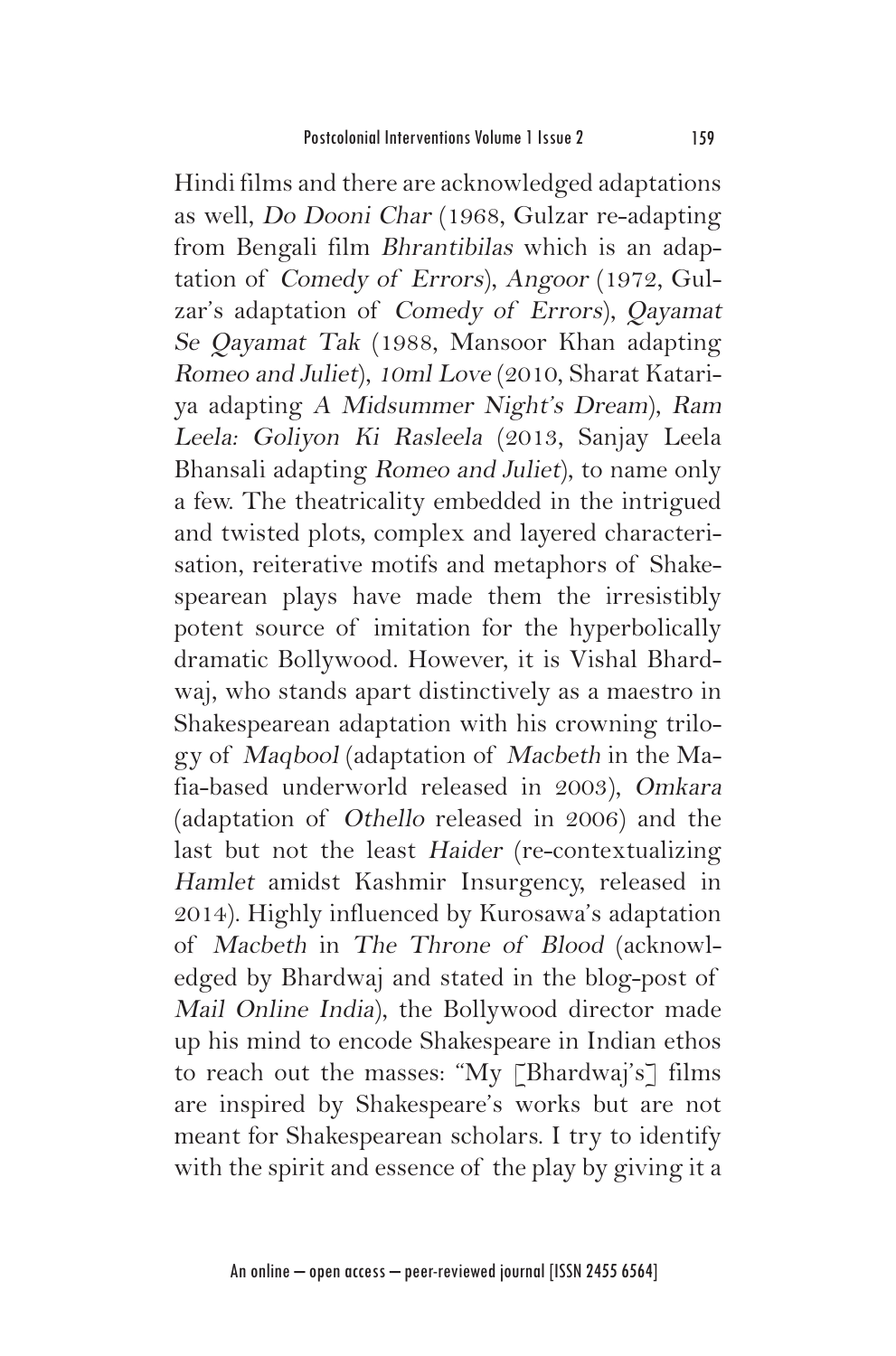twirl that appeals the Indian audience" (qtd. in Srivastava, n.p.). He intermingles core Shakespearean elements with typical Bollywood masalas to cook a fusion cuisine, for Bhardwaj believes the success of a film lies in its appeal to the mass and Haider turns out to be his "first golden goose", being declared as "the fifth highest-rated crime drama of all time" (NDTV Movies). There have been debates and critical opinions of both shades concerning the aptness of the translocation of Shakespearean classics and Bhardwaj's rather bold attempts to debunk the Shakespearean myths, making a topsy-turvy of themes and contexts. However, Tatlow's remarks on the transculturation of Shakespeare are instructive in this context. He states:

Every engagement with a Shakespearean text ... is necessarily intercultural. The past is really another culture, its remoteness disguised by language that can occasionally appear as familiar as we seem to ourselves, whom we understand so imperfectly (Tatlow 5).

Adaptations across the frontiers of diverse cultures have always involved translocation of themes and characters deeply rooted in the conventional ethos of the culture of their genesis. Culture operates like language, providing a structure for every individualized expression. Relocating Shakespeare in the background of an Indianized setting essentially raises the concern about instability resulting out of the mishandling of the knitted plot design. Never-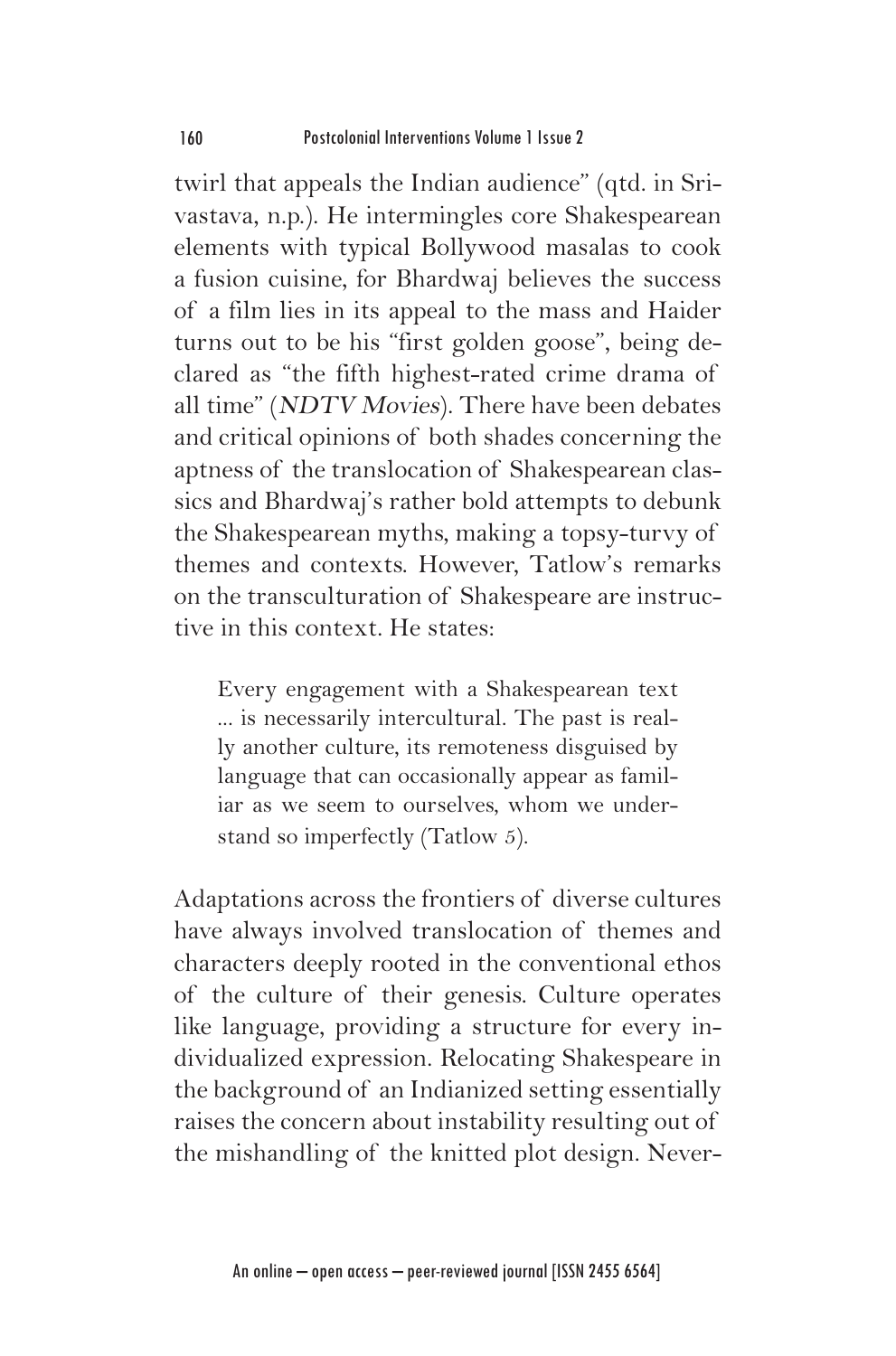theless, Bharadwaj, in his adaptations, re-visualises Shakespeare in a neatly woven milieu soaked in Indian rationale. His Shakespeares are transcultural appropriations converging and merging paradigms of classics and at the same time re-confirming Jonathan Bate's analytical comments on appropriation: '"Shakespeare' is not a man who lived from 1564 to 1616 but a body of work that is refashioned by each subsequent age in the image of itself" (qtd. in Cartelli 2).

This paper focuses on analysing Haider, as a trans-cultural Shakespearean adaptation, re-contextualized in the illusory Elysium of Kashmir. Indian cinema has been highly instrumental in sketching the grand narrative of nationalism around Kashmir for decades. The stereotypical representation has either shown the valley as a hub of terrorism positing the deadly terrorists against a passionately patriotic army thriving hard to restore balance to the 'heaven on earth' (as in films like Border, Mission Kashmir, LOC Kargil, Lakshya, Fanaa et al) or cast as a place of natural beauty and bounty with floating shikaras, snow-capped mountains and flower-laden slopes (as in Mission Kashmir, Fitoor, Kashmir ki Kali, 3 Idiots, Noorie et al). Vishal Bharadwaj along with the Kashmiri journalist Basharat Peer (author of Curfewed Night: A Frontline Memoir of Life, Love and War in Kashmir, a personal account of Insurgency hit Kashmir in the 1990s) have moved beyond the familiar discourse of Kashmir's charm and charisma to lay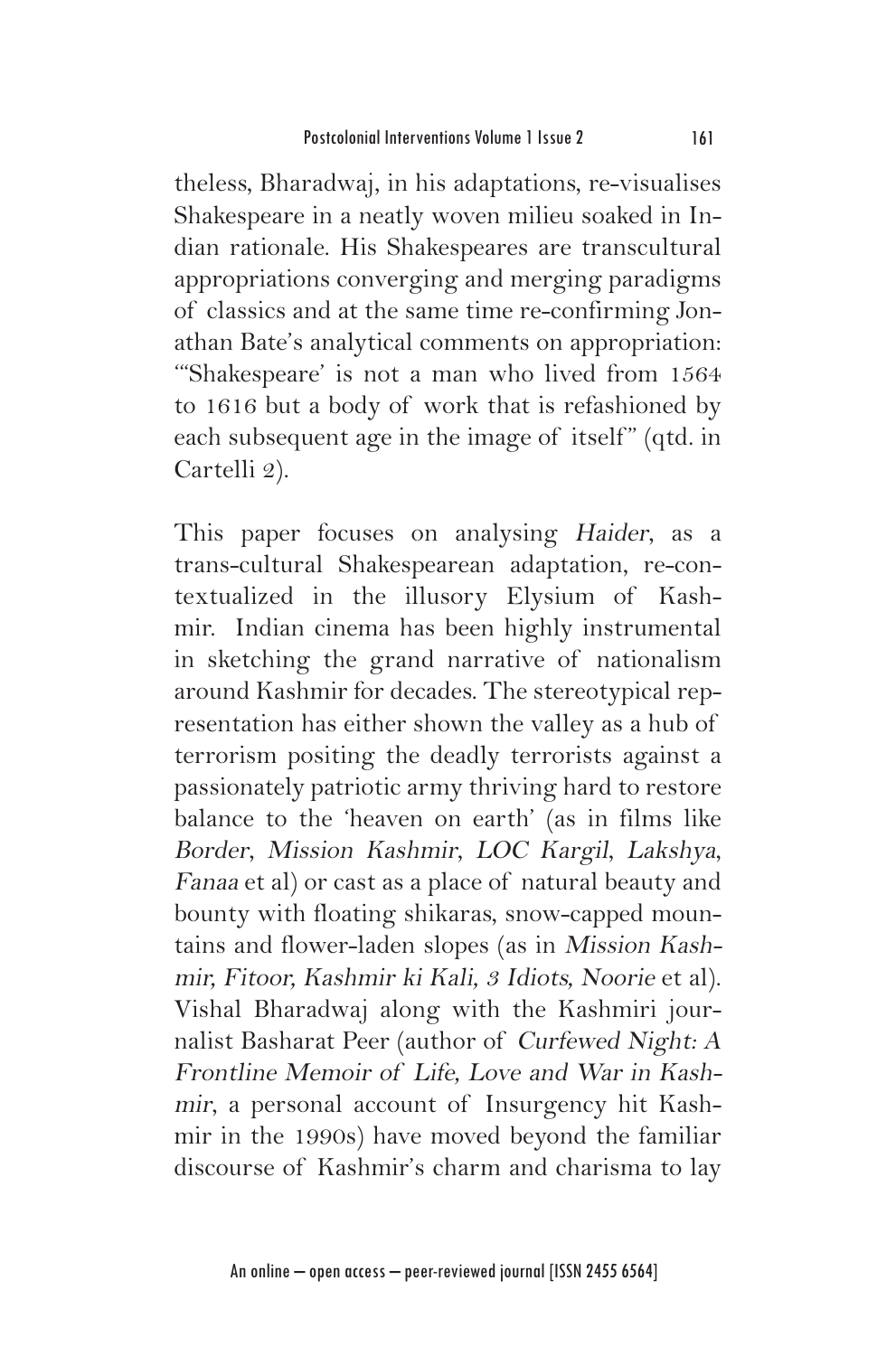bare the repressed mini narratives of the Kashmiris as well as of Kashmir. The intrigued plot of Shakespearean Hamlet is moulded and revised to shape the unsung history of the bereaved people, to echo the subdued cries of the ripped apart soul of the land of Kashmir.

Haider begins in a strained ambience when a doctor agrees to perform an appendicitis operation on the leader of a separatist group. The doctor, Hilaal Meer (played by Narendra Jha), arranges everything for the success of the operation to save the life of the ailing leader and even takes the risk of carrying the patient secretly in his ambulance, tactfully handling the enquiry of the Indian Army on the check post. He brings the sufferer into his own house caring less for his own endangered life and reputation and manages to relieve him from his pains, much to the indignation of his wife, Ghazala (played by Tabu), who is anxious and nervous at keeping a militant in the house. The next morning they wake up with a call from the local masjid delivering the message of a military raid. While going out to respond to the announcement, agitated Ghazala expresses her worry for their only son Haider. The apprehension of unease and disquiet is injected in the very beginning, in parallel with the introductory exchange of dialogues between Bernardo, Marcellus and Horatio who give us the assumption of the political turmoil of Denmark in the hypo-text. Here, in Kashmir, the residents live their lives on their nerves, torn apart between the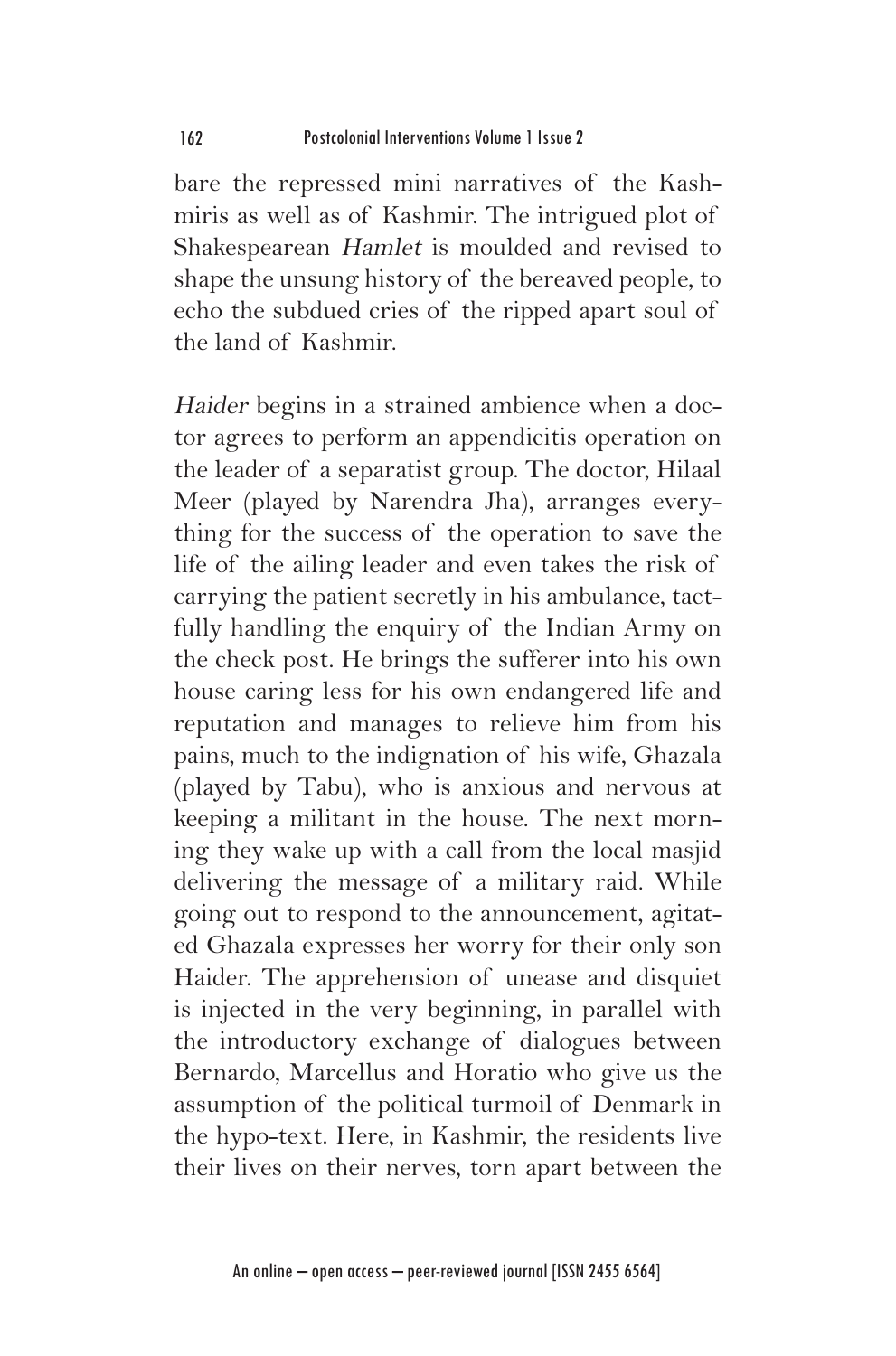military and the militants. In the film, the doctor is accused of sheltering terrorists in his house and is taken away for questioning while their house is bombed to dust in a devastating encounter. Haider (played by Shahid Kapoor) returns from Aligarh, where he studies British Revolutionary Poets, after the news of his father's "disappearance" reaches him. Repositioning Hamlet amidst the Insurgency-stricken wounded Valley is indeed an audacious and intuitive attempt on the part of Vishal Bhardwaj.

Kashmir insurgency is the conflict between the separatists and jingoists (demanding either Kashmir's cessation from India and accession to Pakistan or complete independence of Kashmir) and the Government of India. From the inception of Kashmir as a border-state of India edging Pakistan it has remained the cynosure of the nation's security politics. The geographically unsettled location (causing territorial dispute) and the rise of religious fanaticism (the state has a majority of Islamist population) among the residents have made the access of democracy limited in the region of Kashmir, promoting rise of local political leaders often supporting the causes of the militants and being instrumental in provoking the residents against the Government policies. A disputed election in 1987 fanned the fire of insurgency in the valley when some of the members of the legislative assembly supported armed groups against the Indian government ("Insurgency in Jammu and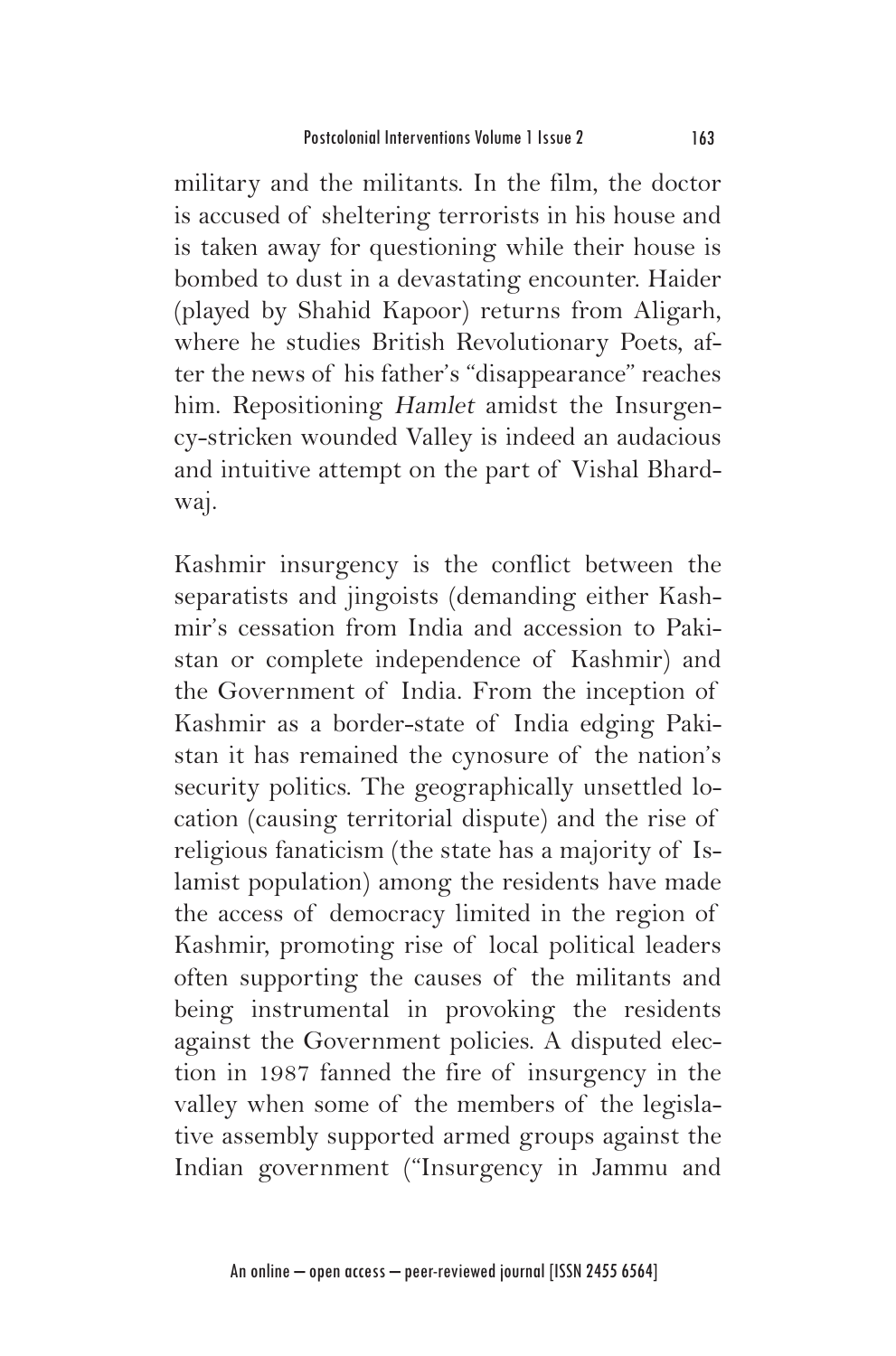Kashmir") and the President's rule was sought after for almost a decade. Incidentally, the elections in Kashmir has never been a peaceful democratic process: "The history of elections held in Jammu & Kashmir right from October 1951 to 1999 is full of recorded evidence that points out large scale state supported rigging, coercion and out-right brutality in the early years and use of gun point to drag the helpless Kashmiris out of their homes to cast vote, in the later years" ("Kashmir: Nuclear Flashpoint"). Amidst the commotion of a state election the ultimate sufferers are the local residents whose destinies are tossed between the oppression of the militants and ineptitude of a government, as is clear in the words Prem Nath Bazaz, a Kashmiri journalist and activist, summarized in 1978: "After independence, rulers of J & K State were not the freely chosen representatives of the people as they should have been but were the nominees and the protégés of the Central Congress Government... their source of power was New Delhi... not even once the elections were fair and free and a candidate holding independent views had slim chance to be elected" ("Kashmir : Nuclear Flashpoint").

Bhardwaj has aptly painted the dismal political scenario and the malfunction it causes in the social and personal lives of the Kashmiris in the canvas of Haider. In Bhardwaj's narrative, the political turbulence and the hapless plight of the Kashmiris play the trope intensifying Haider's bereavement of losing his father. Kashmir has been conferred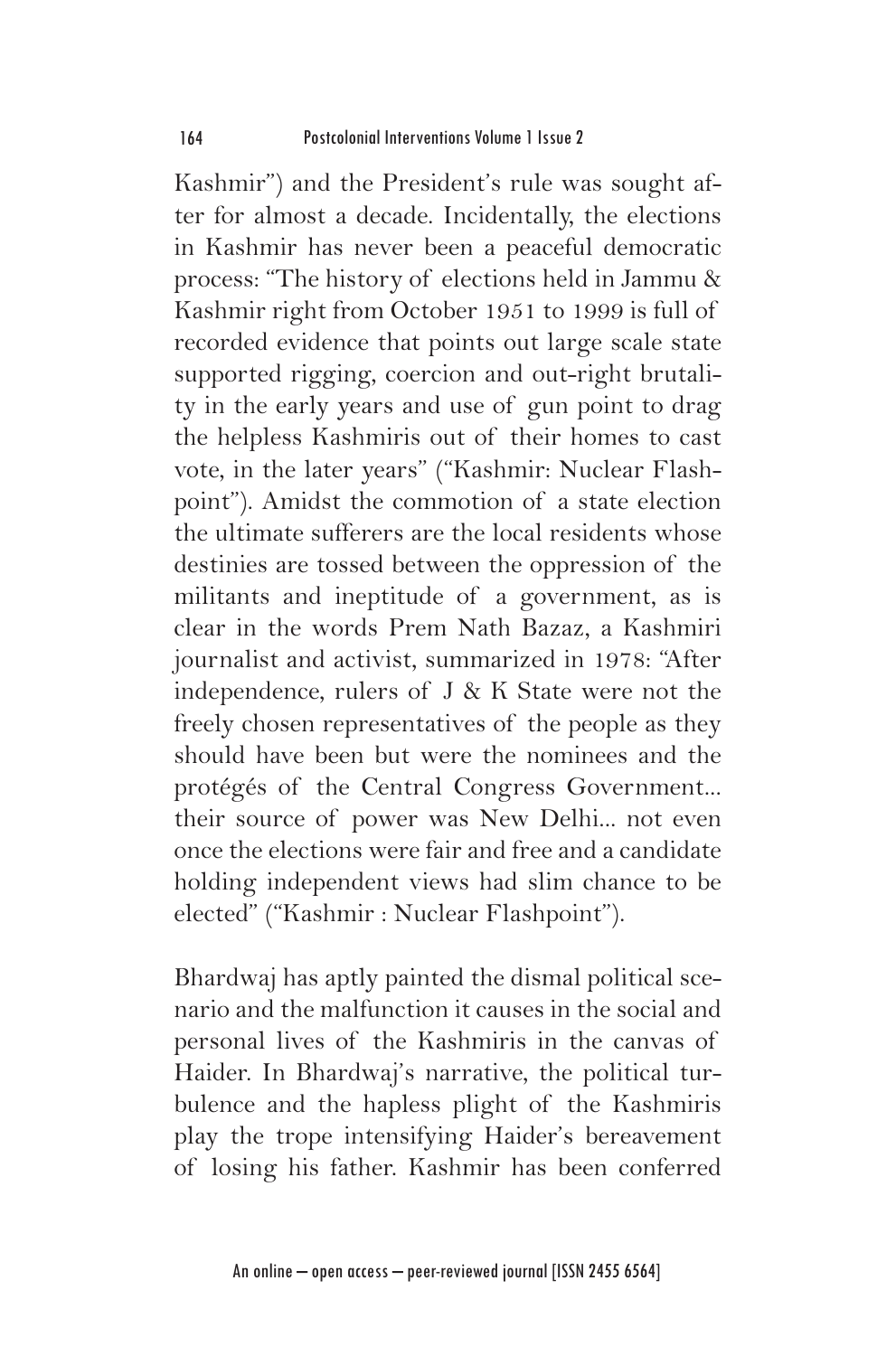the rule of AFSPA following the insurgency of the 1990s. Armed Forces (Special Powers) Acts (AFS-PA) granting Indian Army with special powers in disturbed areas has undergone scathing criticism in the hands of Bhardwaj. He makes a parody of the unruly massacre and oppression the so called protectors of the rules are involved in. Some of the special powers under the act include, arresting suspected persons without warrant, firing upon or using forceful means against a person acting against law (even if it causes death), to search any premise and take suspected persons in custody for indefinite period and most importantly legal immunity of the army officers for their actions as their actions are always thought to be justified and rightful ("Armed Forces Act"). Bhardwaj has raised a voice of protest in minutely portraying the reign of terror in the lives of the Kashmiris under the power of Indian army. The scene where a local resident hesitates to enter his own house unless and until his identity card is checked by someone is cursory but pertinent glimpse of the traumatic psychological scar left on the inhabitants of the land. After the implementation of AFSPA it became mandatory, for everyone entering and leaving the land, to stand in a queue for body-search and every native resident has to follow this strict identity-check method such a numberless times that it becomes an inarguable episode of his/ her existence. Haider is rescued twice (once by Arshia, his childhood companion and the second time by Salman-Salman, his young-age friends-turnedspies) from the unnecessarily unavoidable compli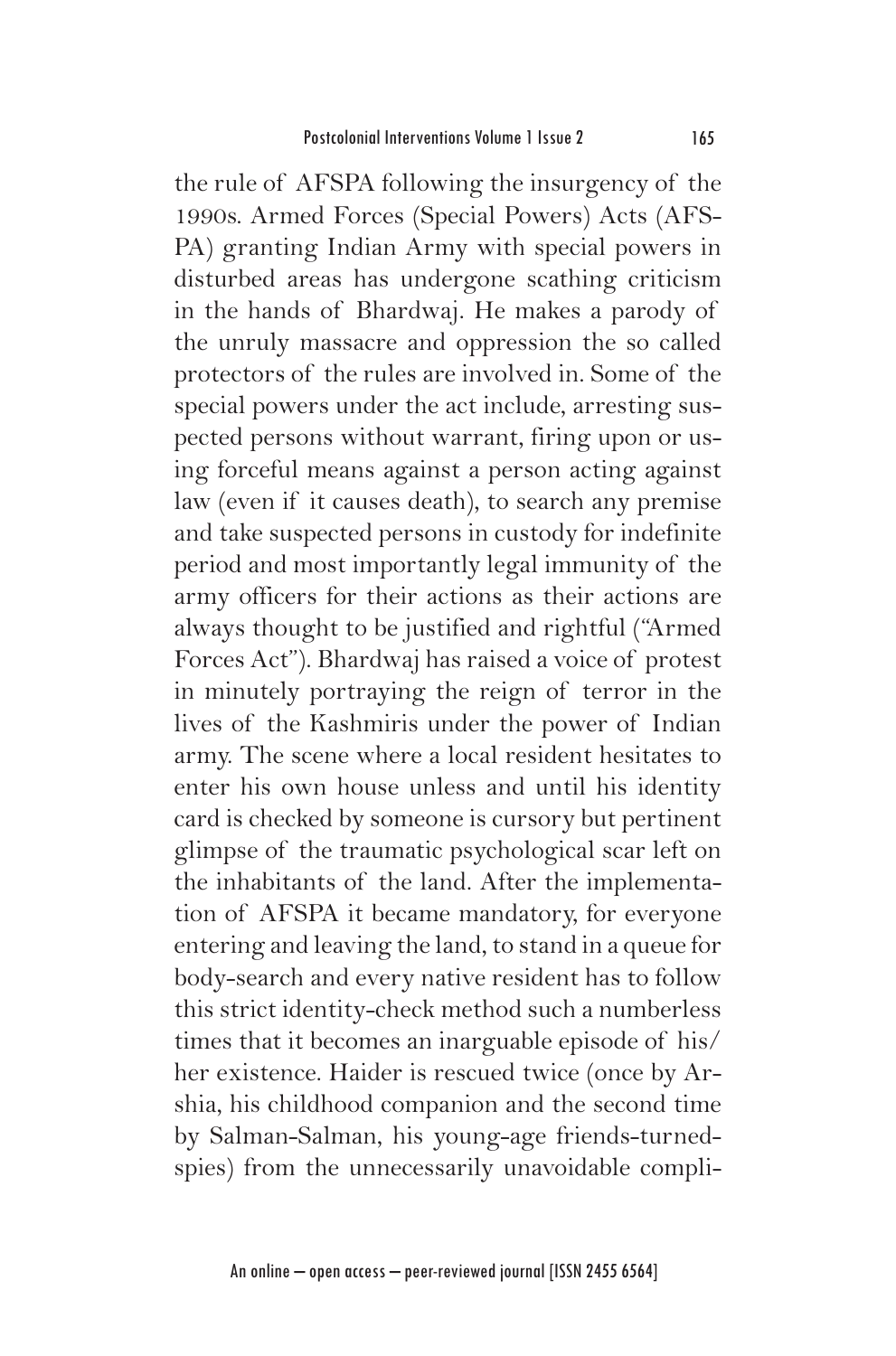cations of questioning and searching of the officers of the Indian Army. Bhardwaj's portraiture never dithers in divulging the narratives of an afflicted state. The Kashmir scenario registered in "'Humsheera', 'Humsaya': Sisters, Neighbours: Women's Testimonies from Kashmir", an article written by Ritu Dewan recording the evidential statements of the local habitants (published in the Economic and Political Weekly in October 1994) seems to tell the tale of Haider's mise-en-scène:

Violence has completely destroyed the day-today life of the Kashmiri people. Fear of the security forces seems to be overriding as it is they who target the ordinary people. Bunkers proliferate in every area. Guns protrude from the windows, pointing directly at the street and passers-by, always ready to fire. The BSF, brought in ostensibly to ensure the security of the populace, actually generates a terrible, constant insecurity... Farewell greetings have changed from 'Khuda Hafis' (God be with you) to 'Sahi Salaamat Laut Ana' (come back safe). (Dewan 2654, emphasis mine)

Dewan's article was an outcome of her visit to the Valley during 1994, as a member of the social services organization Women's Initiative and her accounts coming out of interviews of the Kashmiris stands a testimony to the verisimilitude of Bhardwaj's screenplay. The filmmaker vows to bring forth the histories of the terror-stricken Kashmiris who have lived the lives amidst the roar of violence.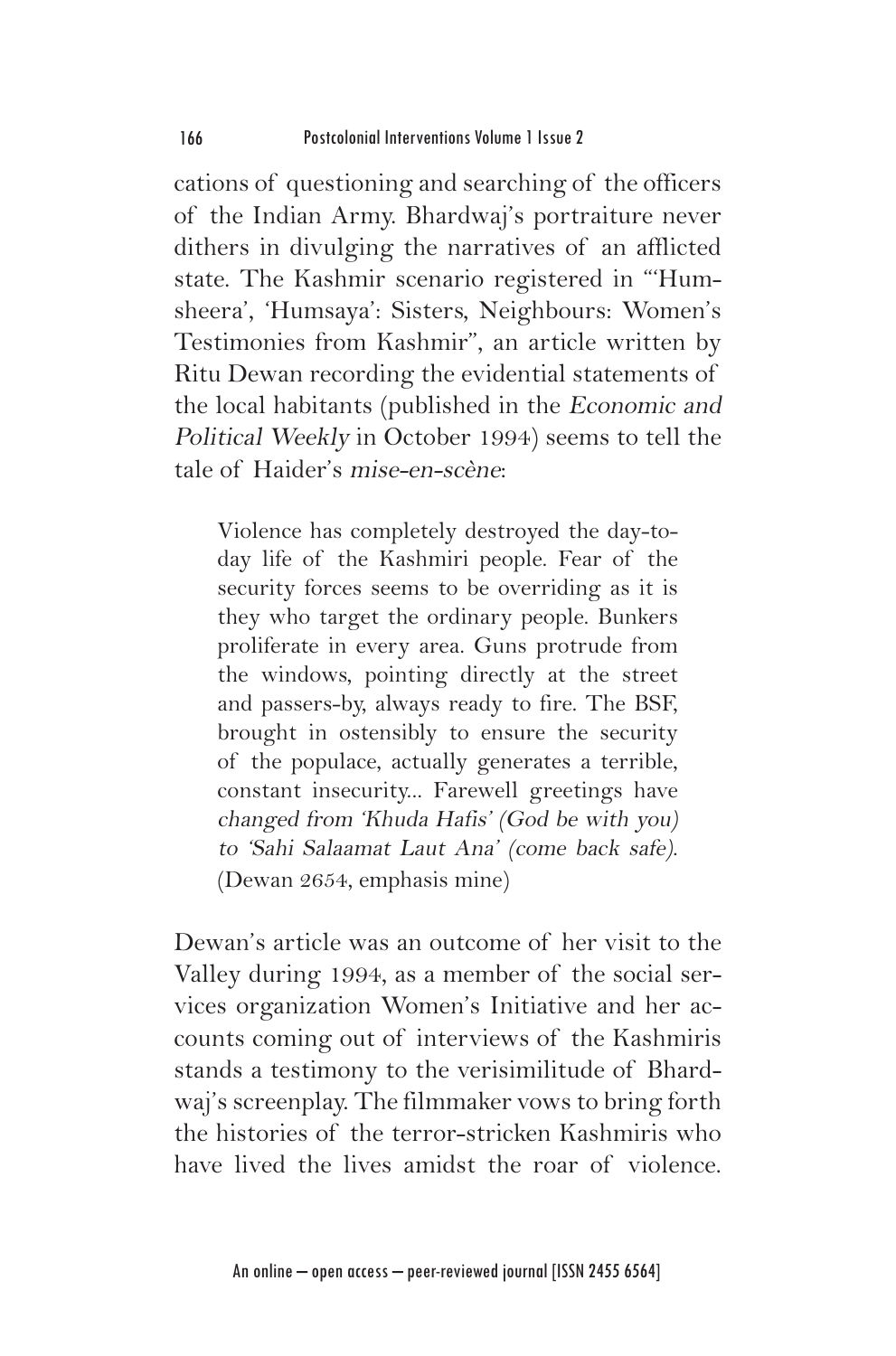Following the rule of AFSPA during the Kashmir conflict of 1990s, disappearances of the civilians were common and kept as a hushed up issue which nobody dared to discuss in the fear of the military forces. Remarkably, Dewan's article written with an aim to publicize voices of the ordinary people, hidden behind the clamoured media coverage of law and order issues of the Valley, reports an incident of which Bhardwaj's story is unmistakably chained:

In Bandipora town, tehsil and district Baramulla, we visited, among many others, the family of Aiyaz Ahmed Mir Shahri, killed in custody on November 8, 1991. He was severely tortured, as was evident in the photographs of his body – wounds, cuts, holes, electric shocks on his eyes, head, throat, tongue, chest, arms, abdomen, private parts, legs. His body was thrown into a ditch from where it was picked up by the villagers. (Dewan 2654)

Scenes from Haider showing the torments of the captives in military camps, the abuses and injustices inflicted on them faithfully reflects countless such narratives of 'disappeared' Kashmiris.

The chronicles of bravery and martyrdom of the Indian soldiers, fighting the insurgents and Pakistani soldiers, reaching us from different media, are not rare. Bollywood has given us many films praising our soldiers' valour in defying severe climactic conditions and sacrificing their lives in guarding the Line of Control from terrorists. Bhardwaj's is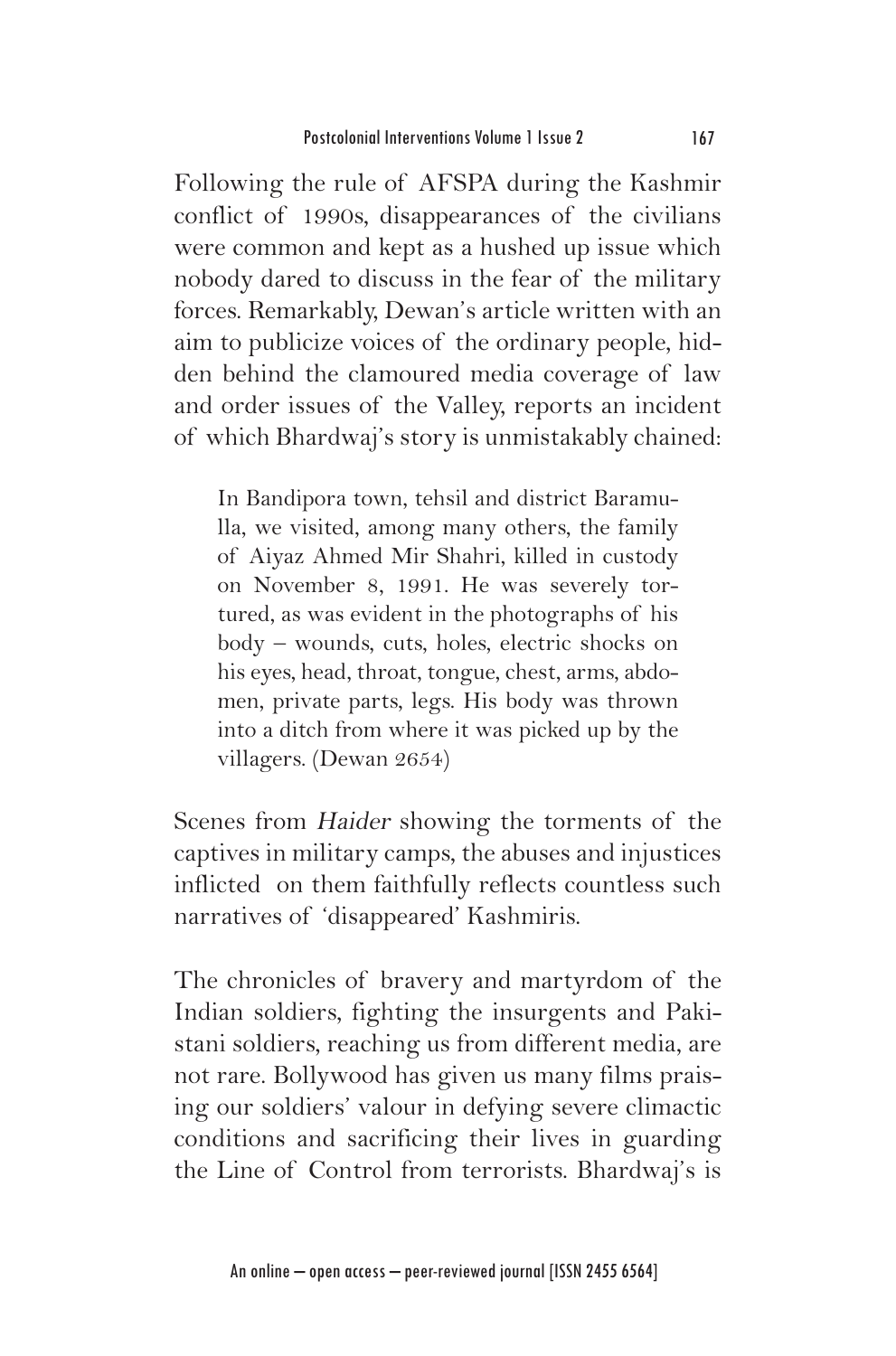a completely different attempt in presenting the story of Kashmir inside out. Bhardwaj illuminates on setting Haider in Kashmir (in an interview with The Indian Express):

It was the political turmoil and the 25 years of tragedy of Kashmir that compelled me. Our way of looking at Kashmir has either been cosmic—only for shooting songs—or rhetoric, where we show a man in a phiran, holding a Kalashnikov. Haider is the first film where we see Kashmir from the inside. I don't think we have made a mainstream film about the issue. (qtd. by Singh in "'Kashmir is the Hamlet of my Film' says Bhardwaj", emphasis mine)

Kashmir with its ulcerated serenity comes alive on the screen and seems to speak of its silenced pain in shrieking. The land has always remained appealing to us for its offer of heavenly glimpses, its awe-inspiring beauty of nature's bounty. Bhardwaj probes into the layered veneer of the soothing beauty and with Haider, the viewers, roam into the darker alleys, penetrate into the shadowy truth lurking behind the unperturbed tranquillity. Haider's Kashmir does not offer solace to a ripped soul, rather its own soul is torn apart. The valley of Jhelum has become a Golgotha for its own residents. People disappear and never return compelling their families for never-ending waits. Initially, Bhardwaj had prepared a synopsis of an espionage thriller for Haider and on showing it to Gulzar, he complained its lacking of the tragedy of Hamet. It is then Bha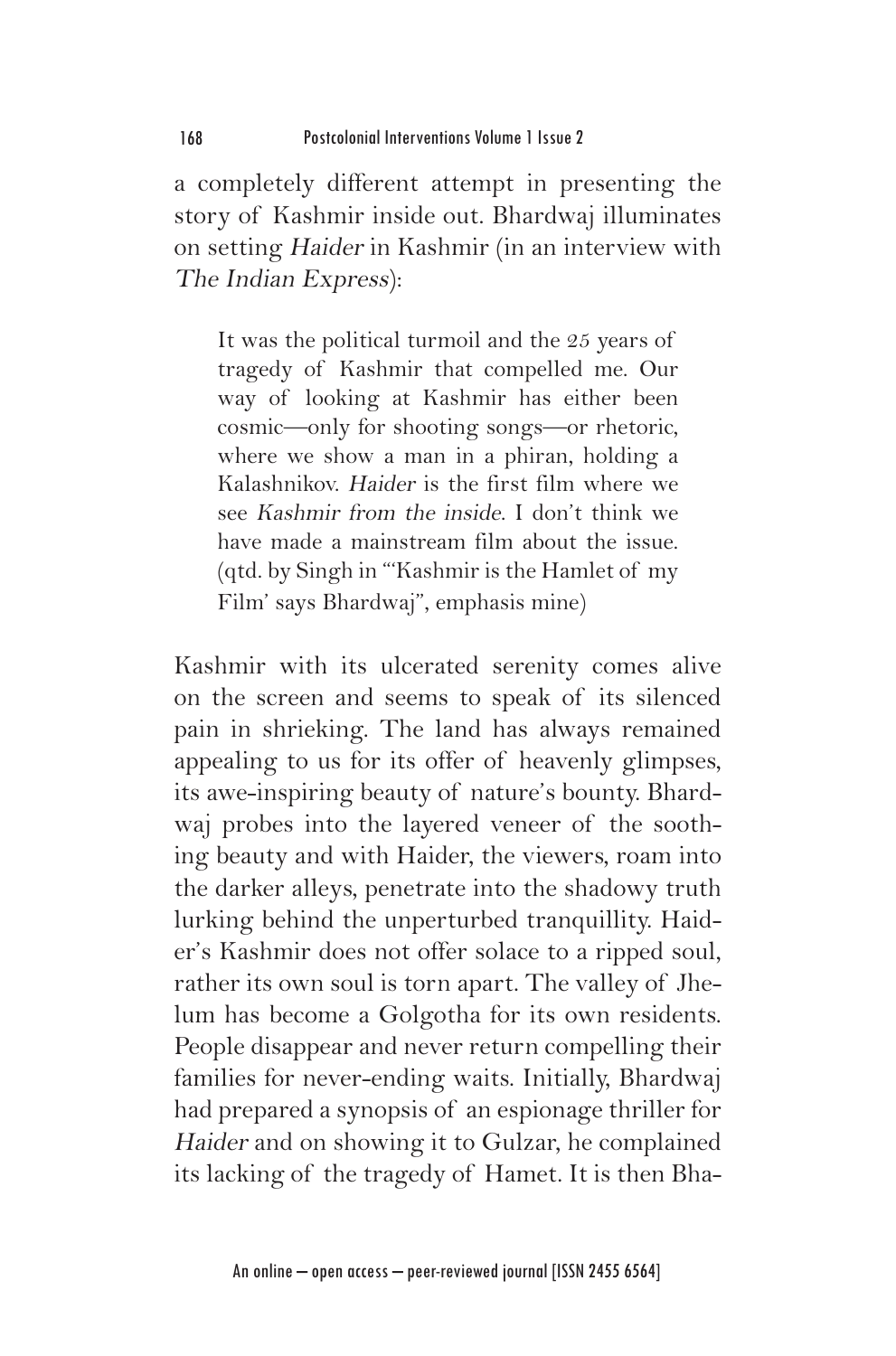radwaj was initiated to a realistic account of Kashmir's pity through Basharat Peer's Curfewed Night. As the director acknowledges, "If Basharat was not a part of the film, Haider wouldn't be made or it wouldn't be made this way" ("Haider"). Curfewed Night, a heart-wrenching autobiographical record of Kashmir's tormented soul, remains the genesis of Haider providing the irresistible urge to reveal blasphemous truths.

The representation of the dance of autocracy (in the name of democracy) unleashed by the armed forces on the valley of Kashmir is discomforting yet unequivocally veracious. The diseased anatomy of the land reeks out odours of suppression and persecution turning the valley into a penitentiary where the inhabitants are trapped within the claustrophobic panoptic of the AFSPA-ed officers. Haider's tormenting portrayals in the scenes showing never-ending fruitless wait of the families for their 'disappeared' members, armed officers thoughtlessly shooting and killing the captives, truck full of corpses, the plagued plight of the half-widows contribute to weave the dismal milieu. Reworking Hamlet's statements about his rotten state and damaged world, Bhardwaj makes Haider aphoristically aver: "Pura Kashmir kayedkhana hain mere dost" ("The entire Kashmir is a prison, my friend").

Haider returns home only to find his childhood memories turned into ashes and his mother in an unusually close relationship with his uncle Khur-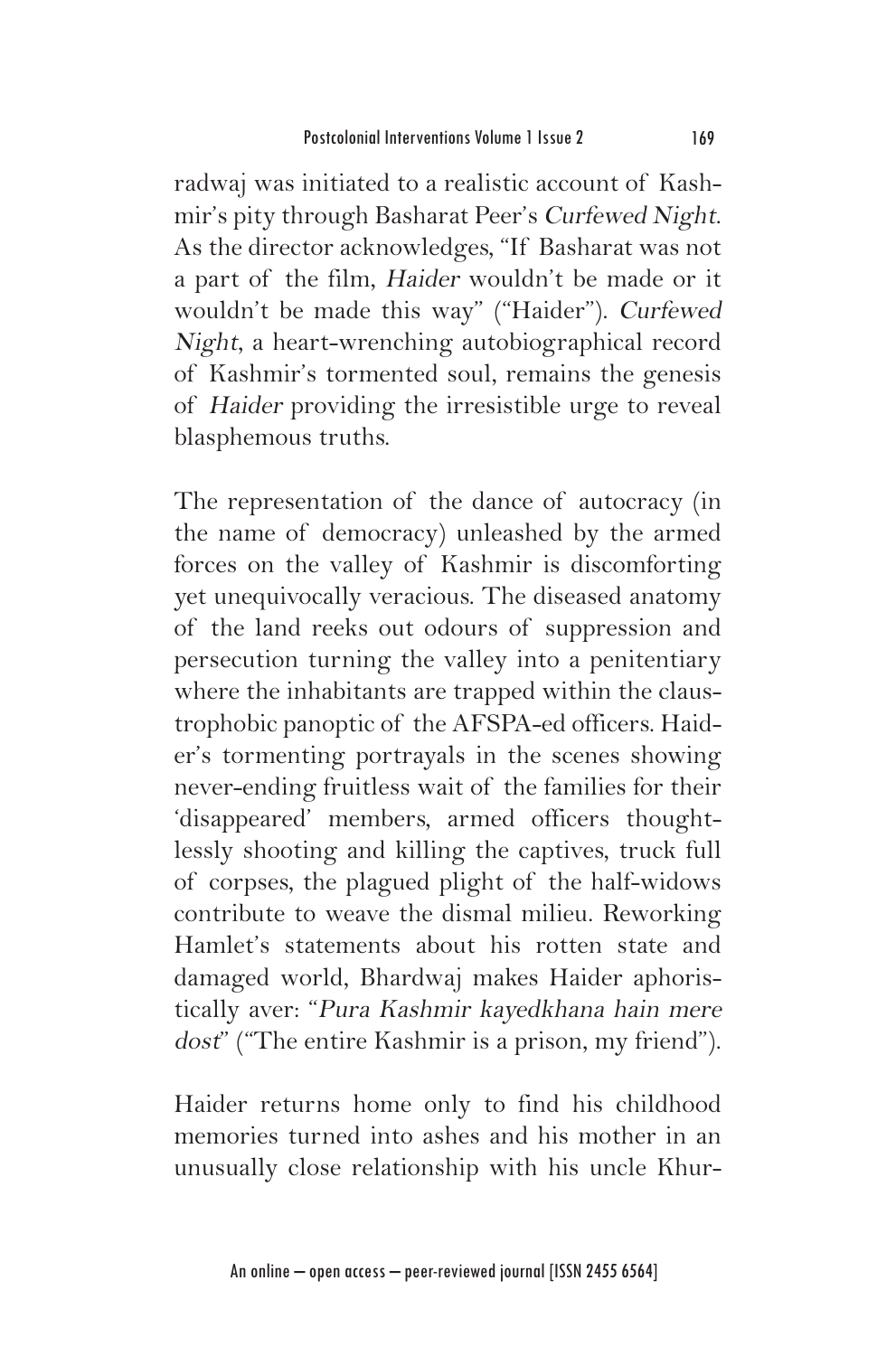ram (played by Kay Kay Menon). Desperate to find his 'disappeared' father Haider begins his search alone. It is perhaps for the first time in his life, Haider has felt the cleft from his mother. The relationship between Gertrude and Hamlet has multiple shades with some obvious Oedipal undertones subtly squeezed in by Shakespeare and it is never a conventional mother-son relationship. Bharadwaj skilfully includes episodes suggesting the notso-normal affinity of Haider and Ghazala, clearly assumable even by a non-Shakespearean reader. Haider is shown excessively and a bit abnormally dependent on and close to his mother, in the scenes where an adolescent Haider puts perfume on his mother's neck and kisses her, or in the earnest conversation between Ghazala in bridal dress and Haider in the disguised madness before her ceremony of marriage to Khurram. Ghazala reminisces how little Haider used to say "Jab main bada ho jaunga, main Mouji se shaadi karunga" ("When I will grow up, I will marry my mother"), how he used to feel angry even at his father touching his mother. Haider, by the time knowing about the conspiracy behind his father's death, replies in a tone of contempt "Par ab to unke bhai apko chhute hain, ab main kya karun?" ("But now his brother touches you, what can I do now?"). The incestuous avidity is subtly dispersed here through the brilliant acting and dialogues, keeping in mind the prejudices of the Indian audience. Ghazala, on the other hand, manifests superfluity of emotions and concerns for her son. She caresses him affectionately, cannot sleep in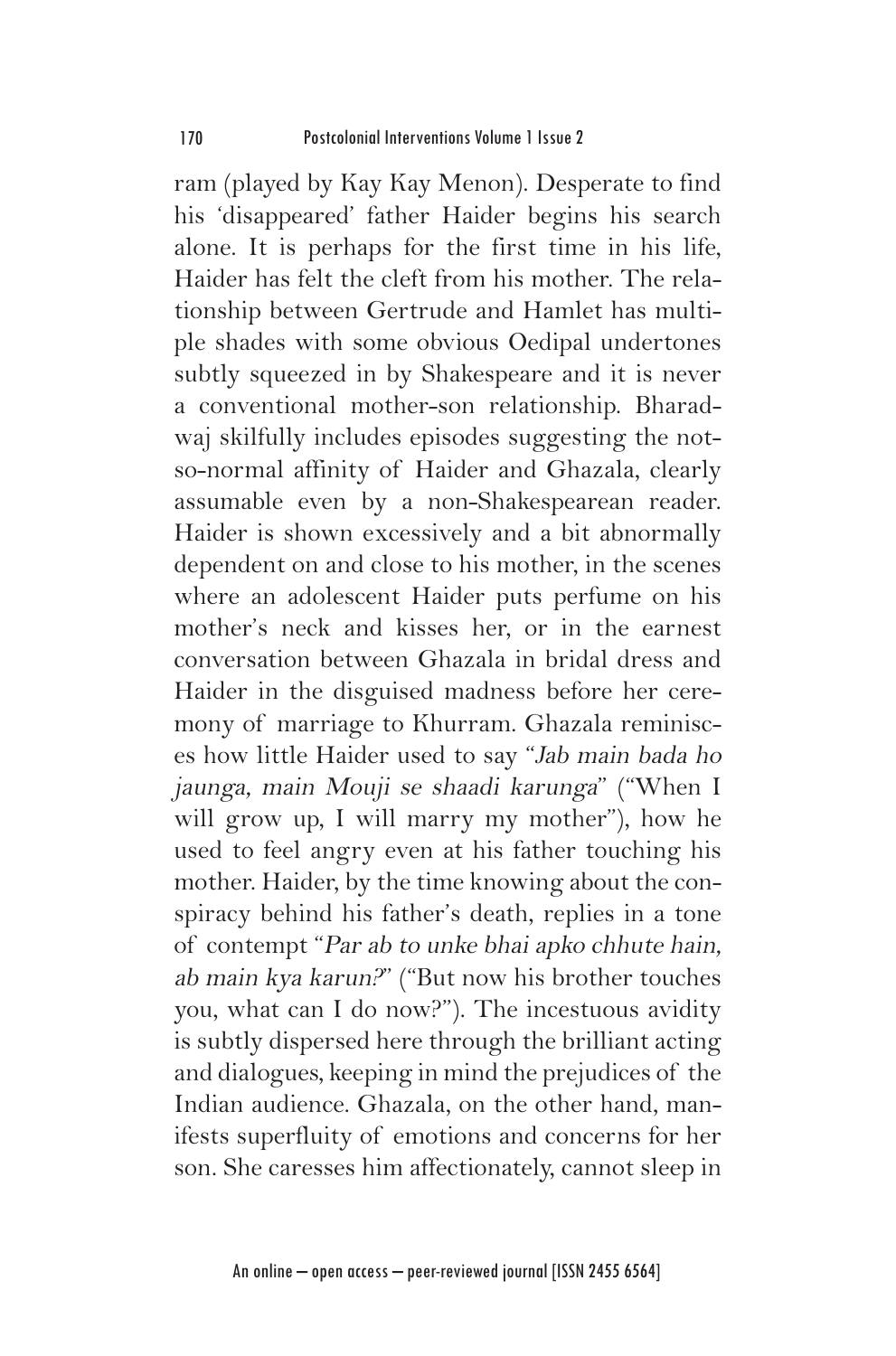the night tormented by the thoughts of Haider's possible peril, leaves food when he does not turn up for few days – acts more like a beloved than a mother. However, Bhardwaj's coup-de-maitre lies in releasing her from a marginalised, passive role predestined by the source text as well as by the confines of a Muslim household and making Ghazala a more humane character than Shakespeare's Gertrude has been. His endeavour has seen a success in the unparalleled performance of Tabu. Ghazala emerges to be a character of flesh and blood with her humanly passionate desires and faults. Actress Tabu who plays the character "Ghazala", explained:

Ghazala is torn between her idealistic husband, opportunistic brother-in-law and her innocent and passionate son. Somewhere she feels she has the responsibility to keep everything in control but obviously she can't. Her love for her son is crazy. She is always trying to protect him from being misled and misguided....Haider's predicament is that he doesn't know what to do with his mother—whether to love her, hate her, believe her or kill her. (qtd. by Singh in "Tabu : My Role in Haider is to die for")

Bhardwaj liberates Ghazala from the guilt of being a conspirator in murdering her own husband with which Shakespeare's Gertrude is burdened. Ghazala emerges to be less intriguing than her Shakespearean counterpart. In the Haider-Ghazala scene amidst the debris of their bombed house (which is a restructured replication of the closet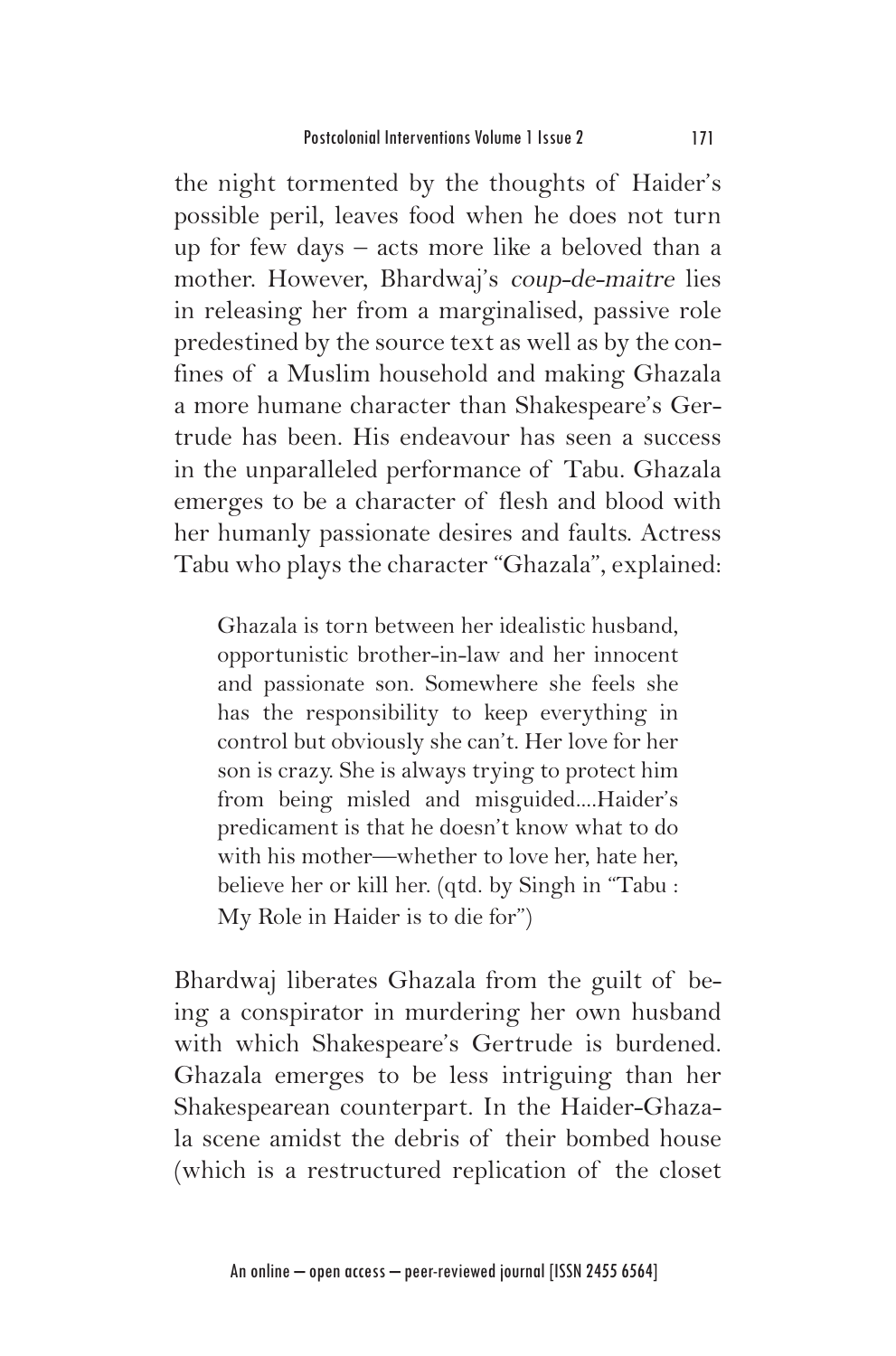scene in Hamlet), Ghazala confesses that she in a state of panic revealed the secret of the militants being hidden in their house to Khurram and proves her innocence in not knowing Khurram's motive of using the secret for his double-purpose objective, winning a position of power at the cost of his brother's life and making a path for legitimizing his love for bhabijaan (sister-in-law). For a moment it strikes the audience whether Ghazala is again manipulating his son by playing innocent as she is shown to do often to make Haider obey her wishes. It is towards the end in the graveyard, that Ghazala ultimately supersedes the intertextual echo by sacrificing her own life for her son and emerges as a "true 'mujahid', a fighter for justice" (Dewan 2657, emphasis mine). She frees herself from the constraints of passionate desires leaving for Haider the ultimate message "Intekaam se sirf intekaam hi aata hai" ("Revenge only results in revenge") — a message that is not far from Shakespeare's Hamlet which itself serves as an interrogation of both revenge and revenge tragedies. Bhardwaj's Gertrude is saturated in the colours of the bereaved Kashmir where women are compelled to linger infinitely for their disappeared husbands whose whereabouts remain forever unknown. Soudiya Qutab's article "Women Victims of Armed Conflict: Half-widows in Jammu and Kashmir" based on a conducted survey (2010) of extensive interviews of half-widows of different villages of the region of Kashmir lays bare the "kahanis" of multifarious (social, economical, legal, psychological and familial) hassles faced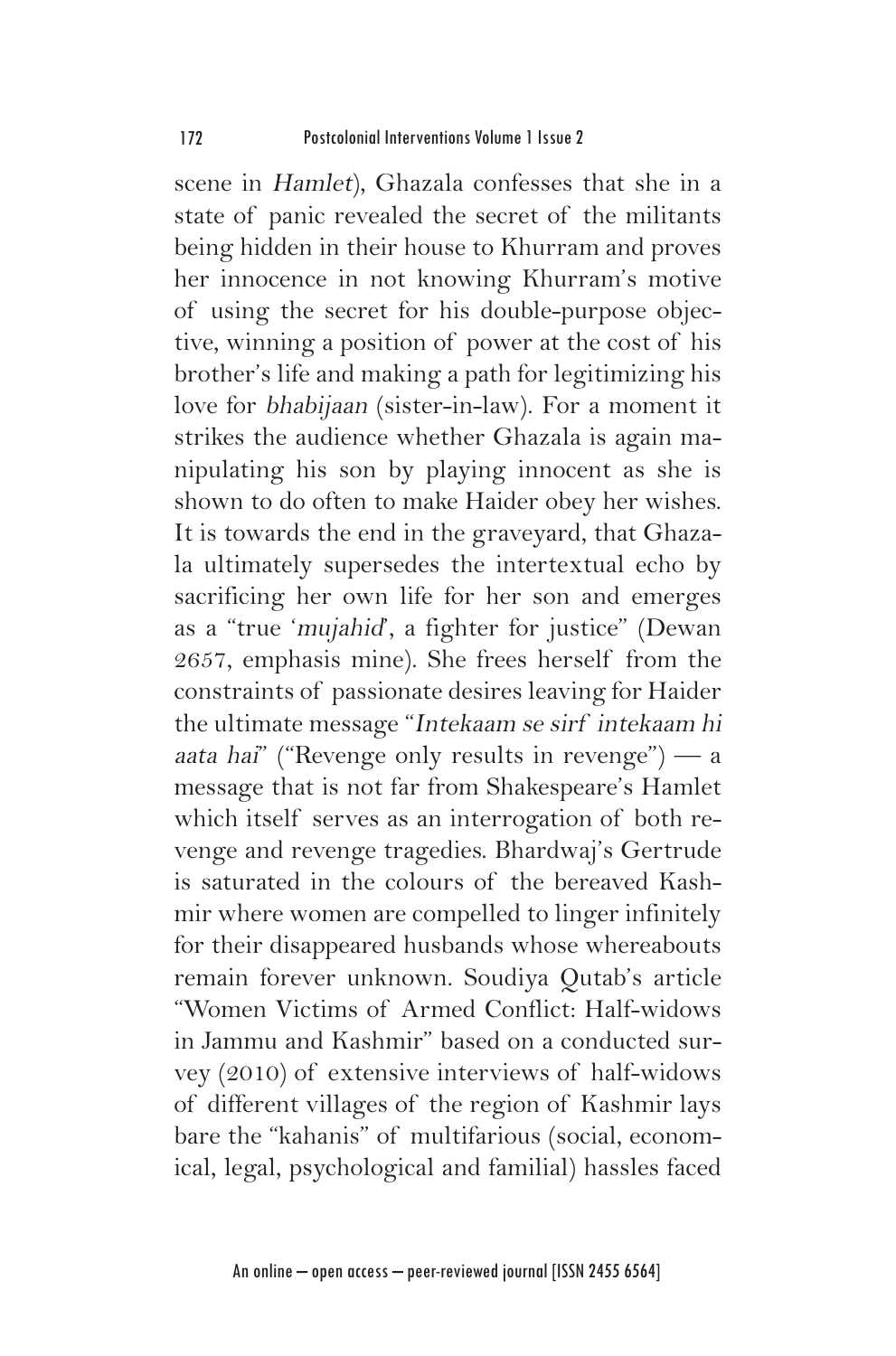by the women whose husbands 'disappeared' and the whereabouts of whom never could be found:

Besides the uncertainty about the existence of their loved one, they do not get official recognition of their status, as there is no proof of the husband's death… These women, therefore, cannot reconcile with their loss, and their grief becomes prolonged. (Qutab 258-259)

Their existence becomes ostracized, traumatized and stigmatized and they even struggle to eke out a living. Though Ghazala is never shown struggling for life in a state of acute poverty, her oscillating predicament, as a half-widow, vouchsafes the micro narratives of all Kashmiri women. More than sketching her as a diplomatic mind, Bhardwaj concentrates on drawing commiseration of the audience. Her follies of ignorant trust, melodramatic manipulations and indulgence in sexual cravings that are instrumental in the death of her husband and the tragic dilemma of her son recede in the shadowy background and the compassionate tale of a woman neglected by her husband, betrayed by her lover, excessively affectionate to her son on whom she puts her life, surfaces up. In Ghazala's speech Bhardwaj squeezes in the plight of the half-widows of Kashmir. The quandary of the mass of the native women whose husbands has been taken into custody as potential suspects of acts of terrorism reconfigures the 'histoire' laying bare the mishandling of the special powers the armed forces in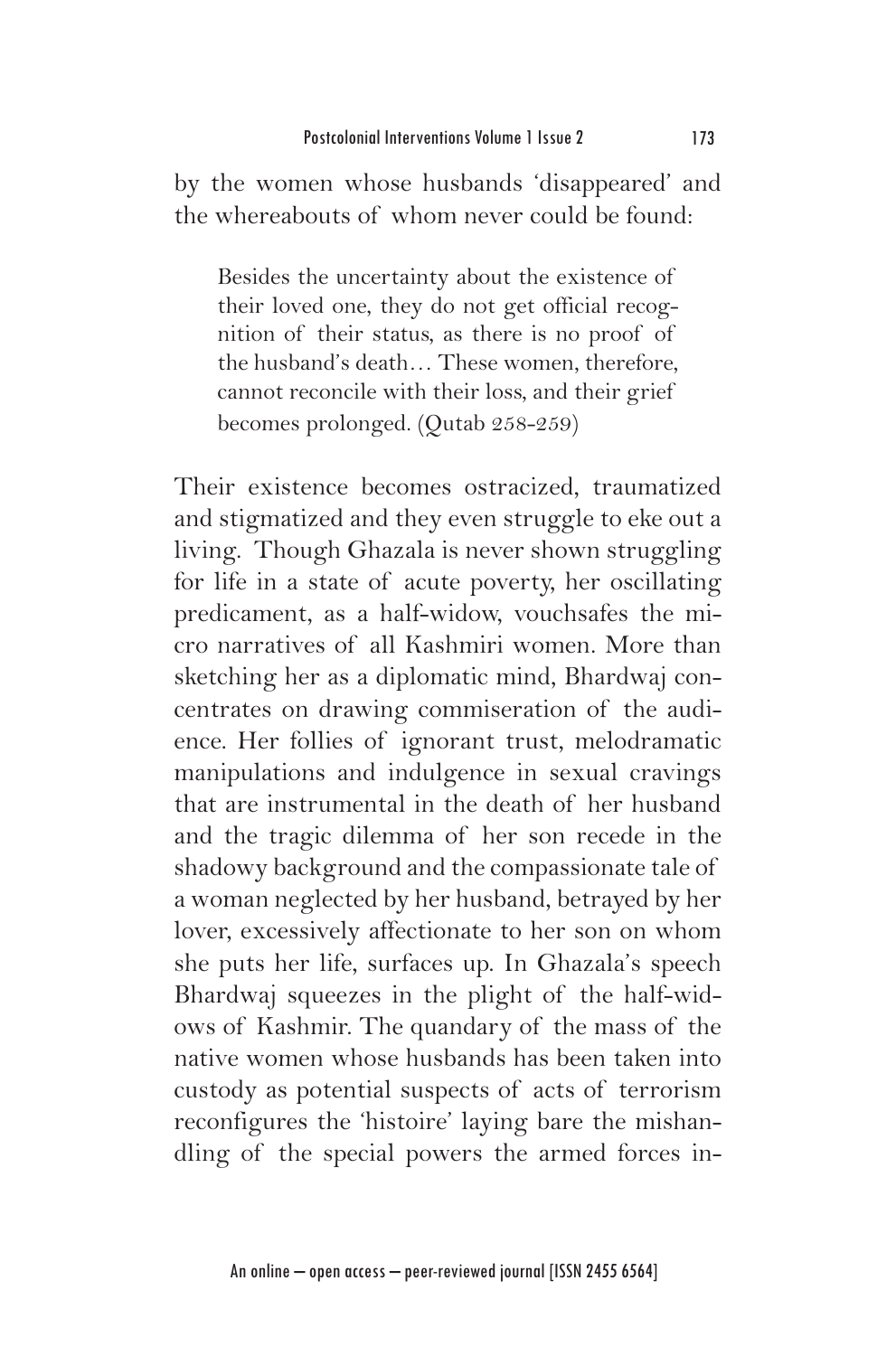dulge in. Their husbands never return, no trials are held, no FIR is taken, the fine line between the victim and the innocent is never drawn and even the simplest news of where the captives are imprisoned never reach the awaiting relatives. Ghazala in Bhardwaj's hand becomes the representative of all those Kashmiri women who are pathetically torn between an envisioned widowhood-in-future and a tormenting present. The character of Gertrude thus acquires a very different identity in Bhardwaj's hand and contributes to the multidimensional exploration of the crisis in Kashmir.

Bhardwaj even takes the liberty of omitting one of the most important characters, of Horatio's, bestowing on Arshia (Ophelia in Hamlet) the plot-function of playing the role of Haider's sole confidant as well as his female companion. Arshia does not remain unassertive and shadowy under the larger-than-life image of the titular protagonist. Unlike Hamlet's Ophelia, she emerges to be a woman of independence and her character compensates for a lack of Horatio in Haider. Anjan Dutta, a noted Bengali filmmaker, in a review of Haider, published in The Telegraph on 15th October, 2014, accused Bhardwaj of robbing Haider of the "main pillar of construction called Horatio":

Why does Vishal do away with the main pillar of construction called Horatio in Hamlet? Here is where the whole film finally cheats us, the discerning as well as those unaware of the text.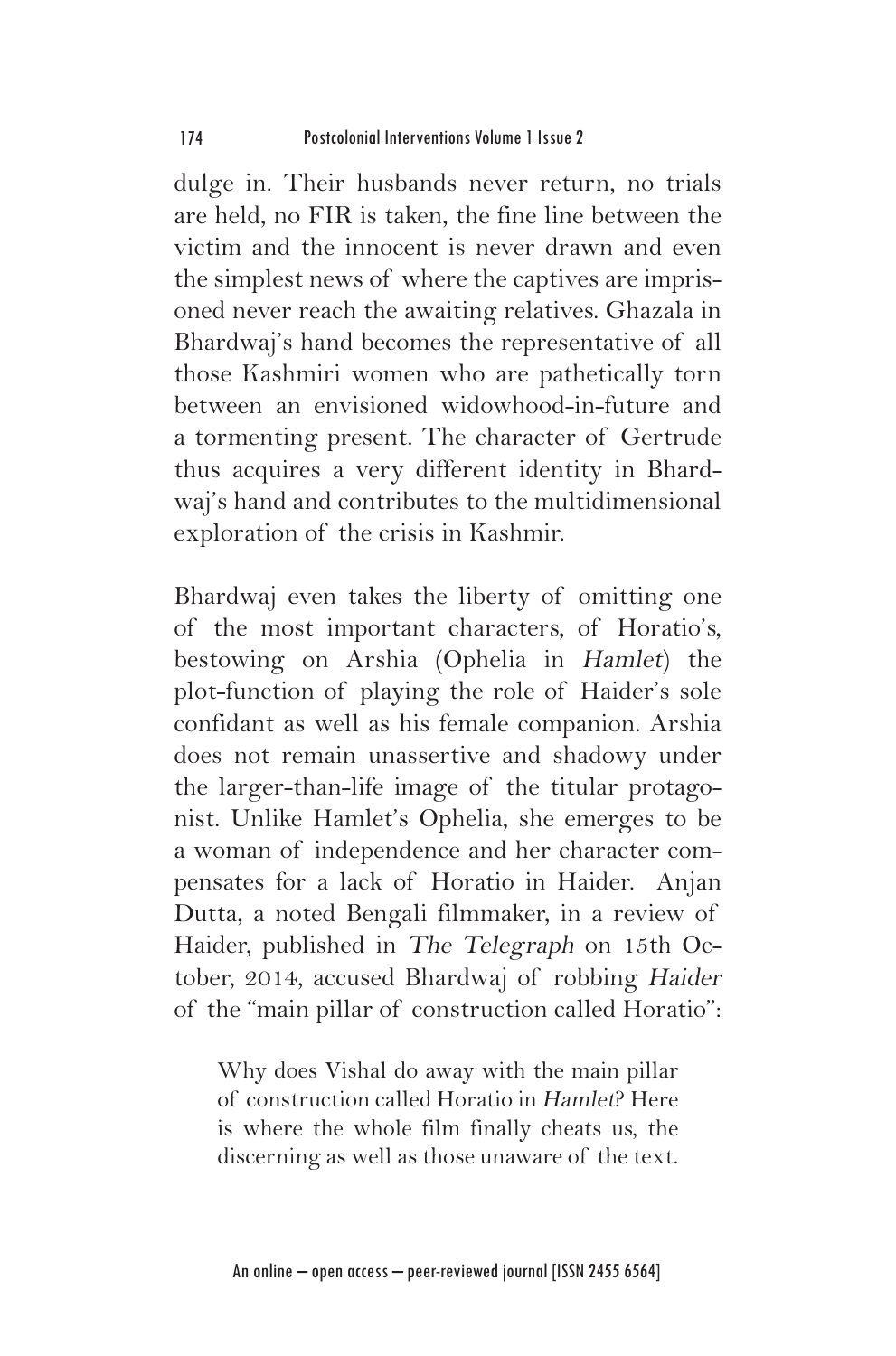William knew what he was doing. By robbing the primal, most important confidant called Horatio, Haider ends up having no worldview. (Datta)

Nevertheless, Arshia, having conferred with multiple roles, frees the plot of Haider from the necessity of Horatio. She escorts Haider when he returns from Aligarh, feels and shares his unexpressed pain of a shattered memory and always remains a shoulder for Haider to peacefully lean on. If a Horatio were there, it would have made the plot unnecessarily lengthy and tedious. Arshia (played by Shradda Kapoor), again, becomes the instrument connecting Haider and Roohdar (the character replicating Ghost of Old Hamlet). However, like her inter-textual parallel, Arshia, caught in the web of a tormenting psychological dilemma, unable to comprehend the ways of the world where a father betrays her daughter's trust and a frenzied lover murders his beloved's father, sacrifices her own life releasing herself from the burden of a self-built guilt. Bhardwaj takes liberty with the characterization along with moulding the scenes to suit the re-visioned backdrop he has provided to the narrative of Hamlet. Arshia's character acts as an exemplary one revealing the troubled situation faced by the women of Kashmir. Caught in the web of violence Arshia realizes her plight as a ploy in the game of politics, manoeuvred by her own father and police officer Parvez Lone along with Haider's uncle and local political leader Khurram, rather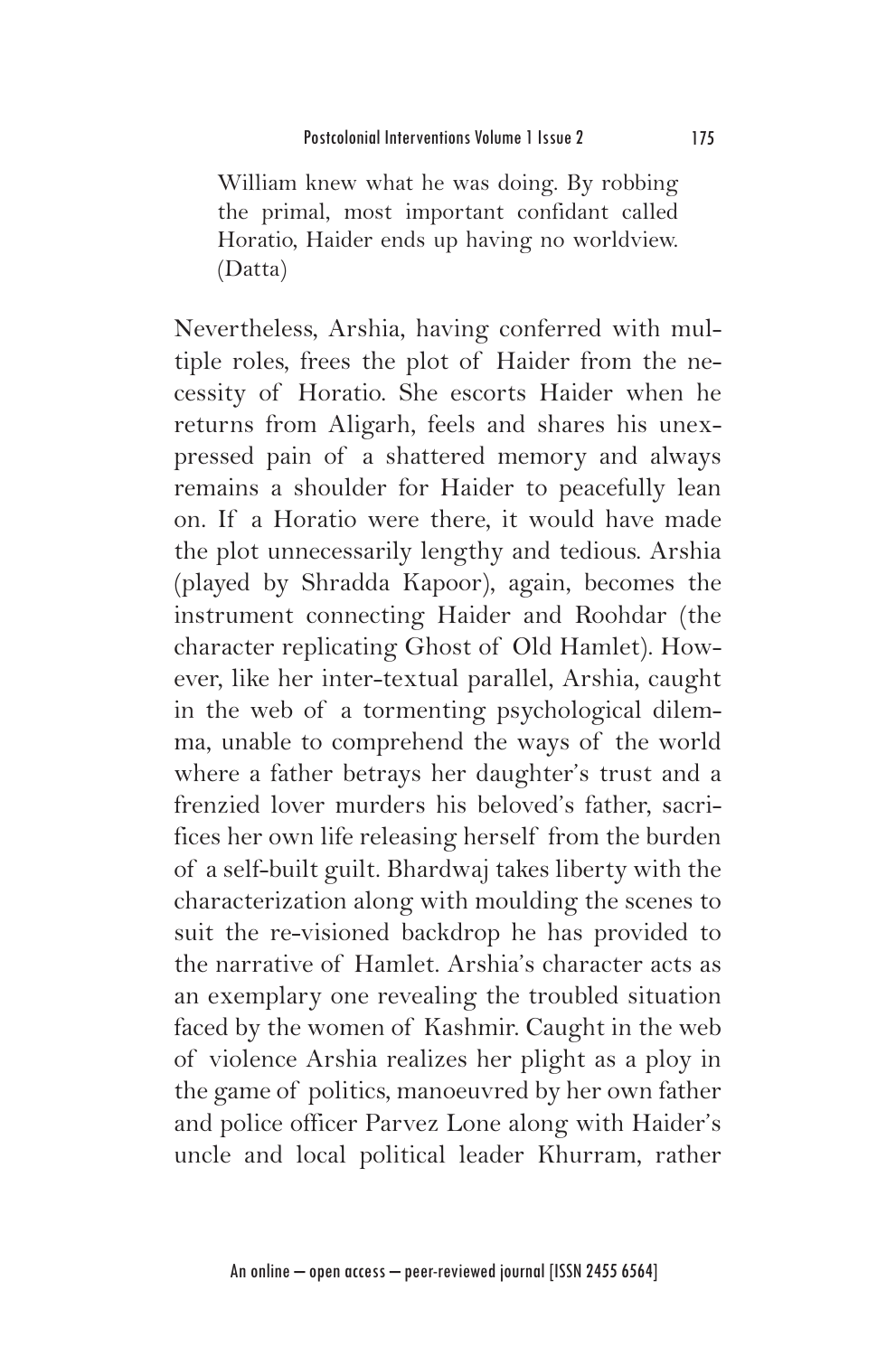late. Bhardwaj through the character highlights the power-play prevalent in the valley between the armed and the disarmed where the innocents and the ignorant are victimized. His creative endeavour releases the adaptation from being a slavish imitation, making it a process of reinterpretation and recreation. The viewers experience the palimpsistic echo through the memory of the source text which resonates in repetitions with variance.

The same pattern reappears in relation to the ghost of Hamlet's father who becomes in Haider a separatist leader named Roohdar. In the words of Anjan Dutta, "By making the Ghost an extremist, Vishal makes the huge blunder of robbing Hamlet's revenge of its complexity" (Datta). In Shakespeare, it is the Ghost of Old Hamlet who fanned the flicker of revenge in Hamlet and there have been plenty of debates regarding the ethical identity of the ghost. Haider's Roohdar (literally 'rooh' means soul/ spirit; played by Irfan Khan) narrates a story to Haider, the story that he claims to have the advantage of knowing from spending tortured nights and days in the dungeon-darkness of the jail where he was kept with Hilal Meer (Haider's father), a story of the days they spent together as 'rooh' and 'sharir' (soul and body), 'daria' and 'pani' (river and water), inseparable in anguish until the latter's death by gunshot. Like the ghost in Hamlet, it is Roohdar who plants the seeds of revenge in Haider's mind voicing-over his father's last wish in taking 'intekaam' (revenge) on his uncle for lending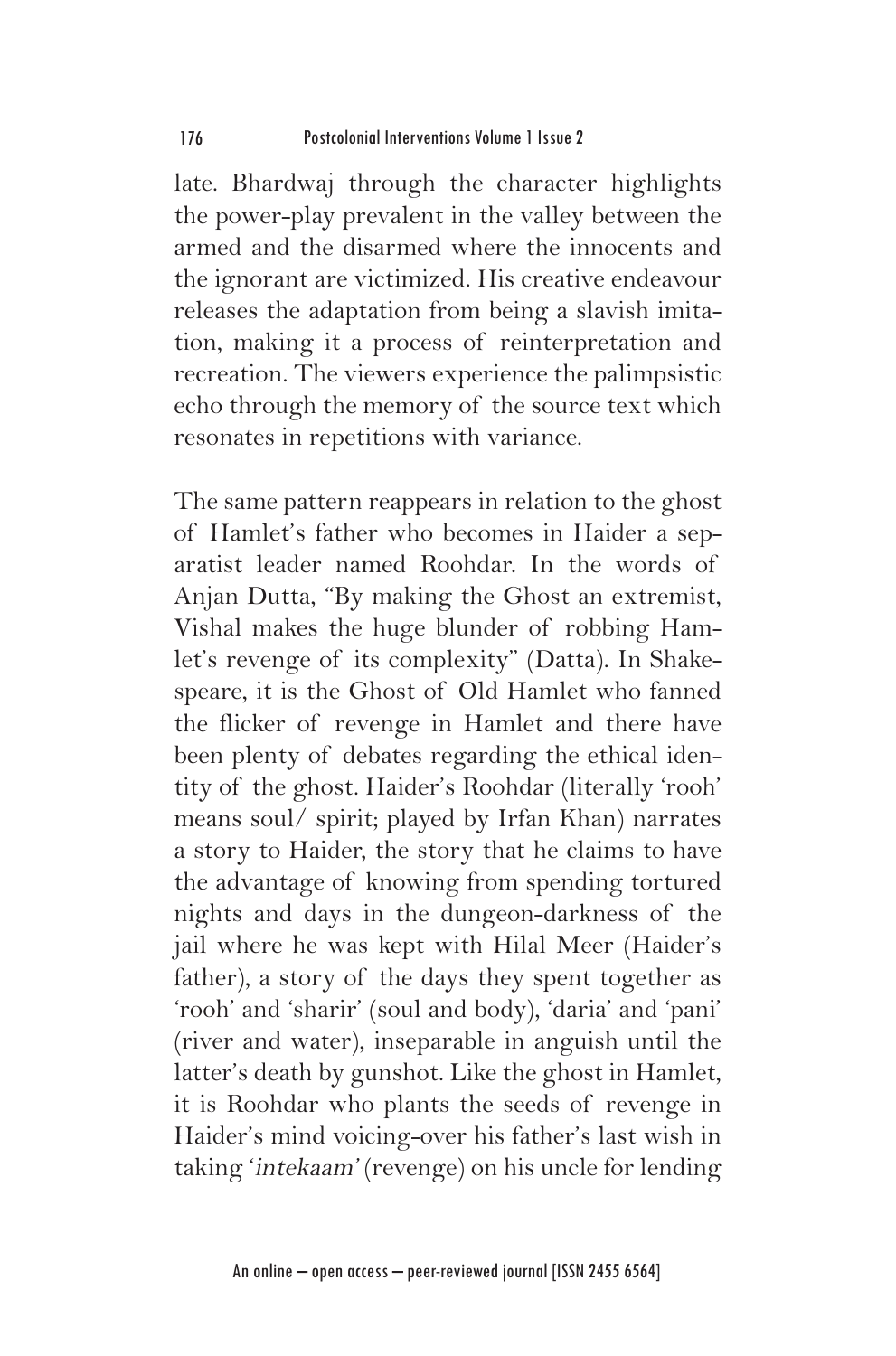hand to such a heinous conspiracy. However, the hypotextual enigma re-echoes here in the disparity between Roohdar's version of portraying Hilaal as a tormented figure seeking revenge of his prescribed destiny and Hilaal's portraiture in the initial scenes of being an excessively concerned doctor for whom saving a patient's life matters more than his own. Can a person, who even in the moment of crisis, remembers to instruct medicinal doses to a militant-patient think of revenging his own brother by making his son shoot at his eyes? Haider, not having any other choice, had to put his faith in Roohdar's version of the story as do the audience but the rupture is suggestive. The implied issue of Haider getting trapped and manipulated by the opponent separatist group in dismantling Khurram from his position of power and thereby moving one step closer to the tower of power in Kashmir echoes and re-echoes even after the film ends, just as the ghost of Hamlet announces his resonance throughout Haider and the shadows of preceding revenge tragedies never leave Shakespeare. Moreover, it is the persona of Roohdar, that becomes a tool for Bhardwaj to trace the sub-current of the terrorized reign spread in the valley.

The moments in which Haider touches the height of the marvellous are the scenes of the rambling monologue and the wonderstruck enactment of the play within a play. Haider, like the Prince of Denmark, disguises his motives of revenge in an adopted cloak of madness and for Bhardwaj the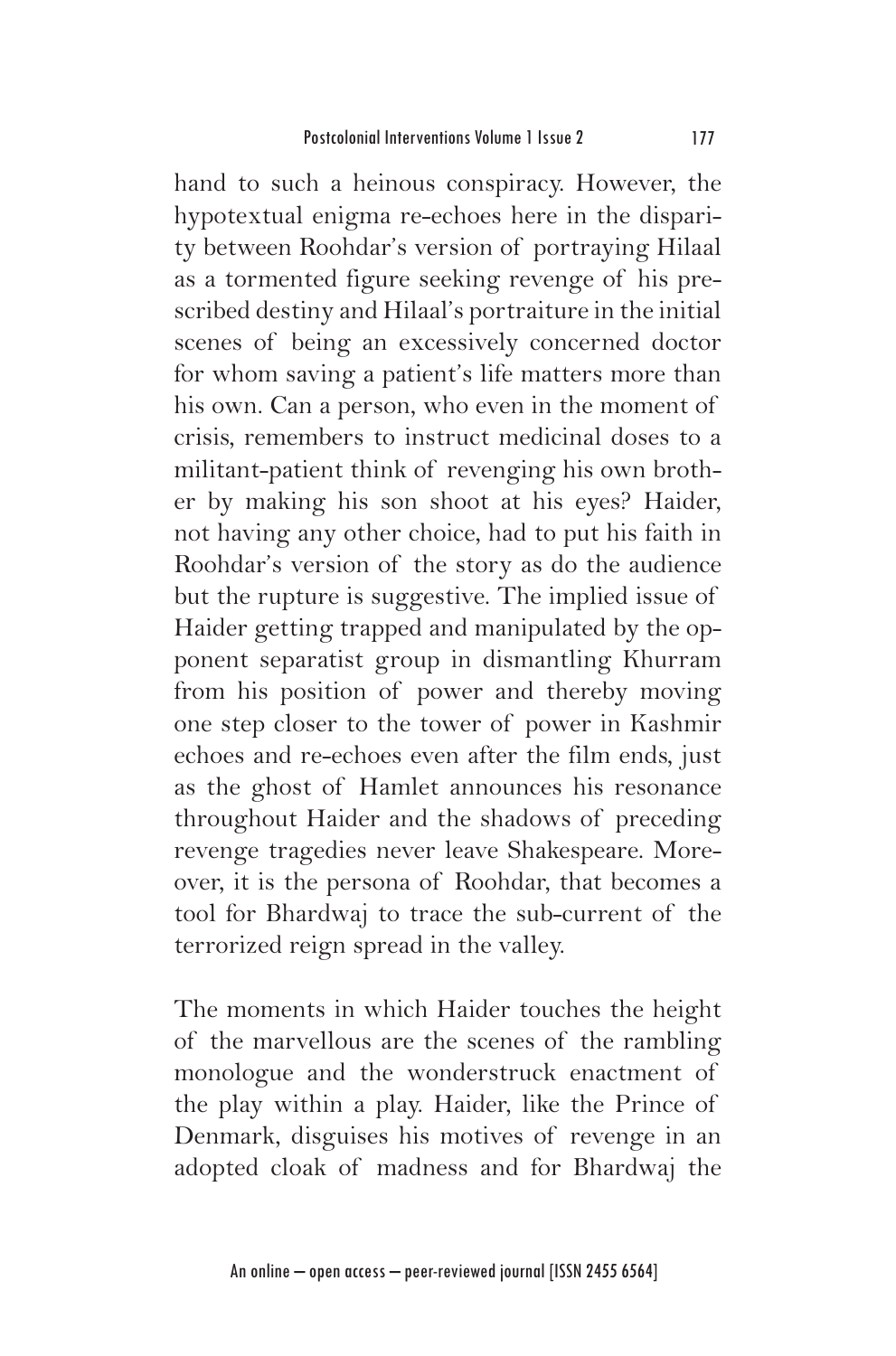madness of the Bard becomes the trope to present the maddening plight of the people in Kashmir. Interestingly enough, the scene of the monologue is shot using graver shades, mostly greyish. The initial line given to Haider is a reworking of Shakespeare's "To be or not to be: that is the question" in Act III, Scene I – "Hum hain ke hum nahin/ Hum hain to kahan hai/ Aur gaye to kahan gaye" (Do we exist or do we not? If we do, then where? If not then where have we gone?) It requires the talent of a master-mind to imagine the Hamletian dilemma in the lives of the Kashmiris. The quintessential Shakespearean question turns out to be the hushed up howls of the Kashmiris whose right to self-determination, at odds with the hegemonic intent of the state, produces a cauldron of violence and nihility that matches the anguished utterances of the Shakespearean tragic hero.



Figure 1: "Hum Hain Ke Hum Nahi" ("To be or not to be") scene from Haider

Haider, representative of the powerless ordinary men of the Valley, speaking from a raised platform

An online – open access – peer-reviewed journal [ISSN 2455 6564]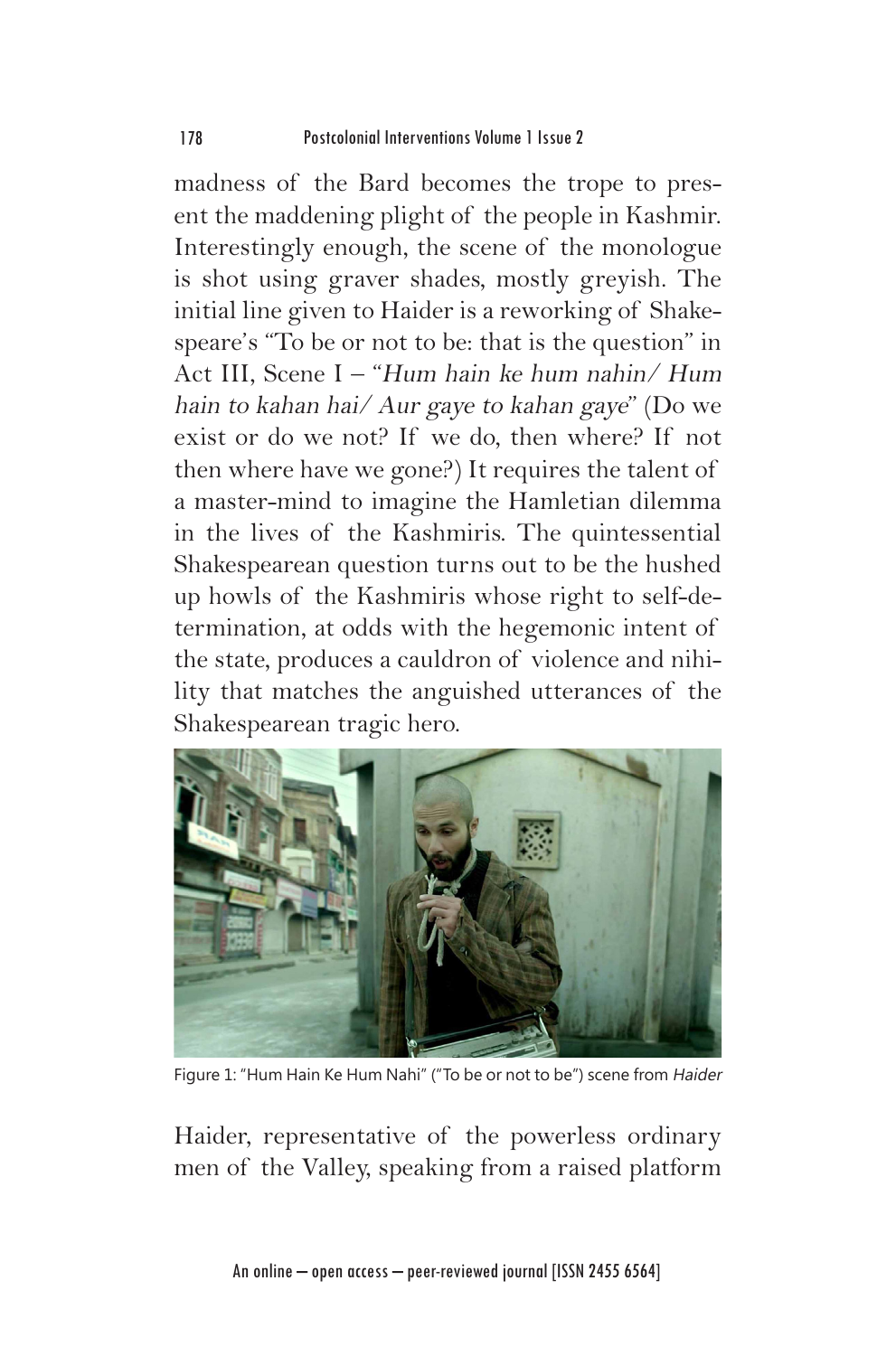in front of countless heads, reveals strikingly sacrilegious truths questioning the disappearances and mass slaughter of the mass in the name of protecting a country from terrorist attack. It is here, Haider's story becomes the life-haunting narratives of thousands of Kashmiris and Bhardwaj attains the height of universality the Bard possesses. Haider's voice becomes the call of conscience which has remained buried deep within the practised complacency of a terror-stricken marginalised existence. Through the matrix of Shakespeare and the apparent mumbling of raving Haider, Bhardwaj exposes the bleeding wounds of a postcolonial nation state.

Such remarkable episodes highlight how Bhardwaj uses Shakespeare's own concerns about state and authority in Hamlet to a telling effect in his portrayal of Kashmir which acts as the lifeline of the adaptation. This is again evident from the simulation of the 'play within a play' episode from Shakespeare, where the representation soaked in the flavours of Kashmir is a manifestation of the traditional folk dance Dumhal, performed in the valley by Wattal tribes. Bhardwaj successfully employs the folk structure to provide Haider the occasion of enacting a living replica of the disappearance-murder-incest riddle right in the celebratory function of his mother's re-marriage.

The scene remains a rich tapestry, with the feast of colours amidst the bleak snow-covered stony background, the throbbing of multiple instruments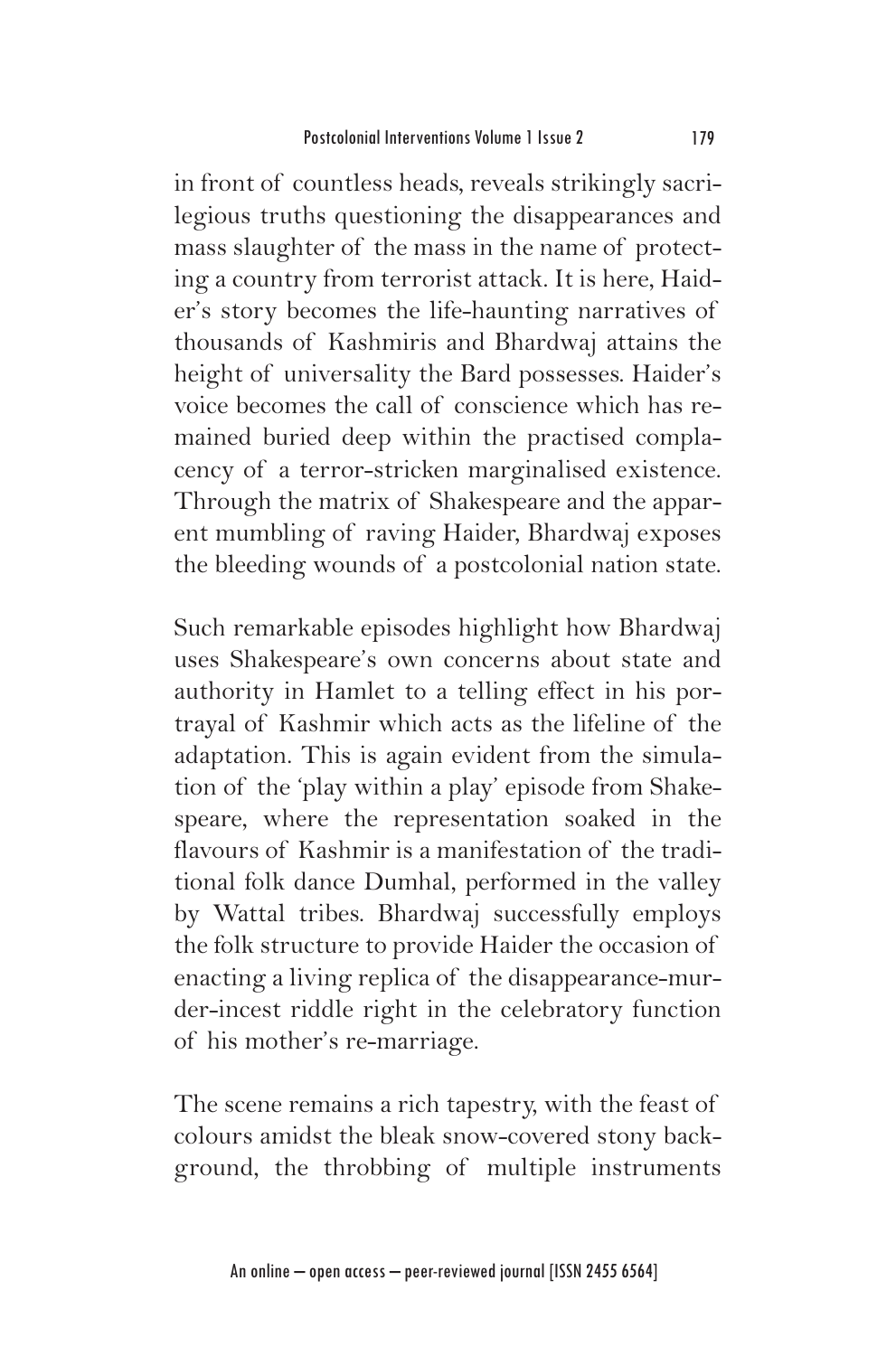producing a harmonious symphony out of a mind in discord, Shahid's brilliant dance performance and Gulzar's shivering lyrics of Bismil—"Mat mil, mat mil,/ Gul se mat mil/ Aye bul-bul-e bismil" ("O Nightingale of the hurt one/ Don't meet the flower") -- all contribute to build the thrilling momentum. The theatricality of the climax leaves the audience in mesmerizing magical spin confirming the triumph of the director in giving the relish of a real Shakespeare. Interestingly, the slice of Kashmir, presented in imitation, completes the process of familiarization compelling the viewers to willingly suspend their disbelief in reimagining the crisis of the valley.



Figure : 2. "Bismil" song sequence from Haider (replicating Play-within-aplay in Hamlet)

Bhardwaj's genius lies in tuning every single Shakespearean chord to sing the soulful rendition of Kashmir. The world of Haider entangled in the orb of Kashmir scrupulously exhibits the visible darkness where friendship and betrayal, love and revenge, unrest and calmness coalesce. The role of Rosencrantz and Guildenstern, two royal spies in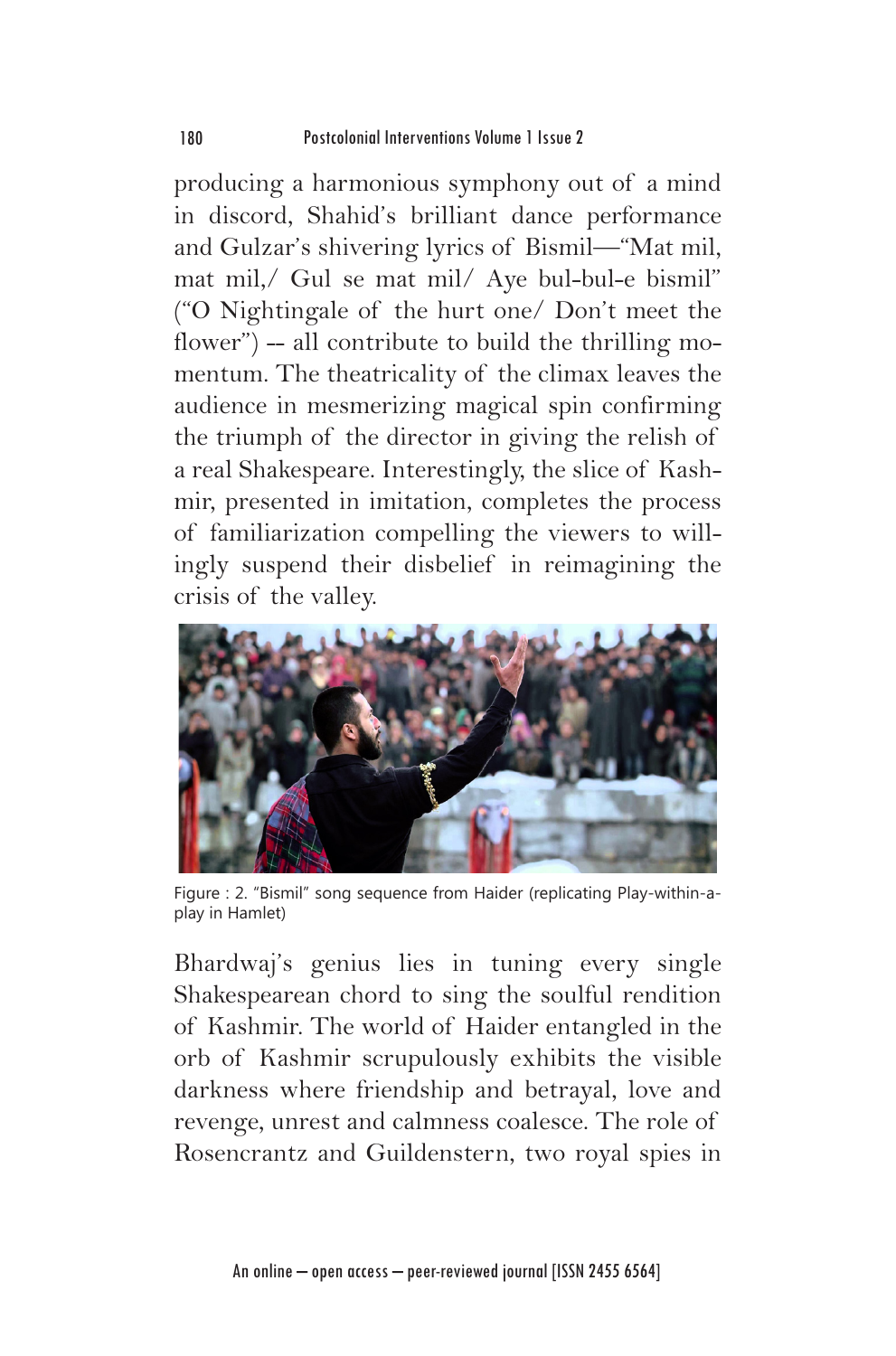the disguise of Hamlet's friend, appointed by Polonious to keep an eye on the Prince of Denmark, is replaced by Salman and Salman in Haider. They serve the purpose of comic relief in their visibly freakish imitation of Salman Khan (a leading Bollywood Actor with huge fan following) in talking, acting and dressing -- in every possible way. Despite the comic mimicry, the audience is constantly kept in anxious end, even in the funny moments, by repetitively reminding of the real identities of Salman and Salman set in a mission of espionage by Arshia's father, Pervez Lone. The uncanny similarity, of both the Salmans, resembles the inseparableness of Rosencrantz and Guildenstern and they meet the same fate of being brutally murdered by the protagonist. Yet, like Rosencrantz and Guildernstern, they too act as governmental spies and practice deceit and violence against Haider to ensure rather tenuous prospects of material gains. In the process, the creation and existence of Salman and Salman operates as a mechanism blackening the portrayal of Kashmir where even the most meagre material gains are enough to induce ethical violations of one degree or another.

The one character that embodies best this pervasiveness of ethical violations where mere survival is most precarious is perhaps the character of Khurram, Haider's paternal uncle, who along with police officer Pervez Lone, in the role of Polonious, plays a key role in unravelling the world of violence, betrayal and greed that dominates everyday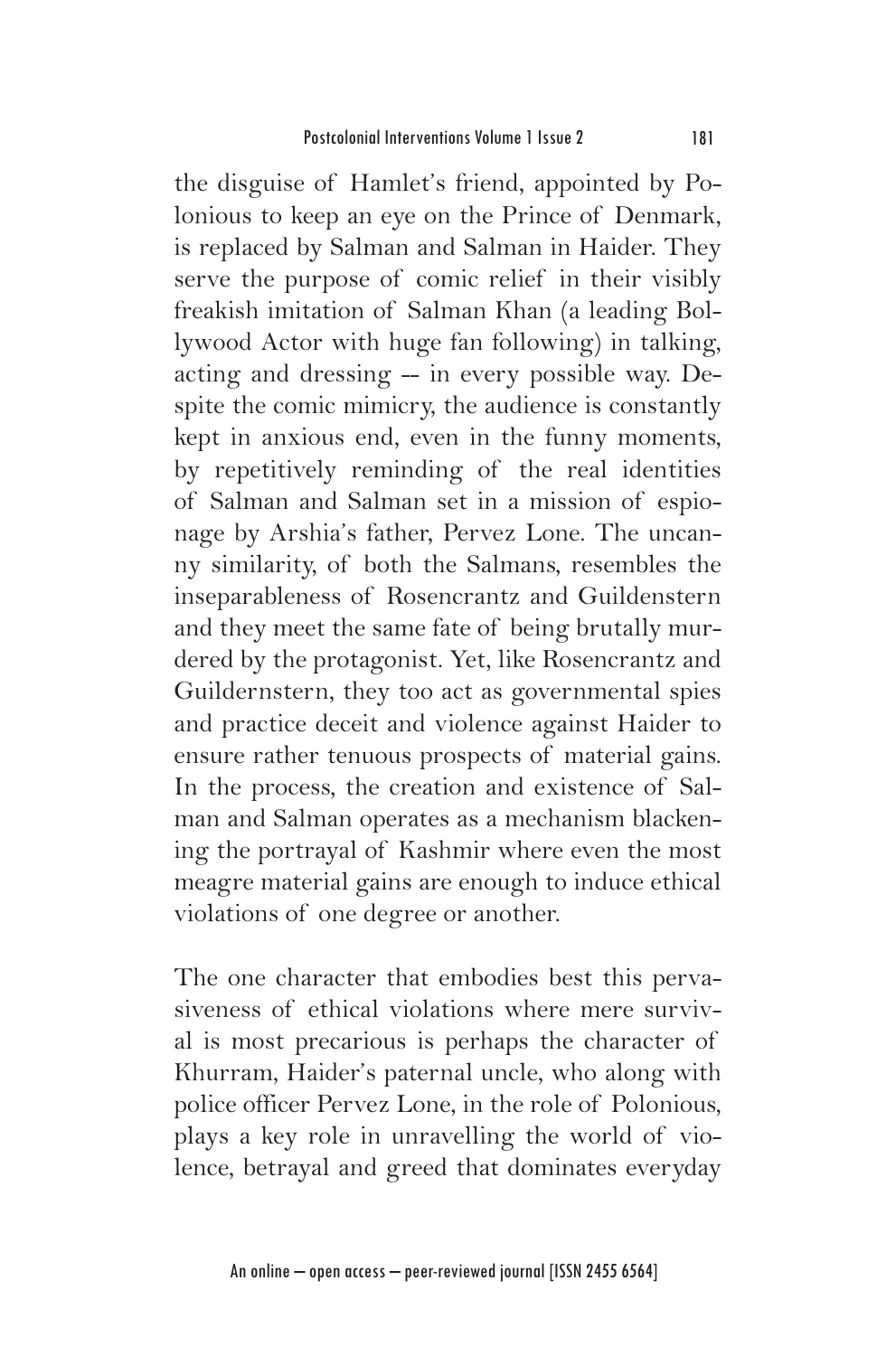life in Kashmir. Their fraudulent conspiracy discloses how the surreptitious power-plays involving the men of influence contribute to (dis)colouring the lives of thousands of Kashmiris. Khurram, an advocate by profession, is shown in scenes from Haider, disguising his real motive of attaining rule over Kashmir under the garb of helping out defenceless families of 'disappeared' people. A person, who himself, uses underhand means to 'disappear' his own brother, contriving a joint plot with the police officer is really a sham, yet the fidelity with the actuality of Kashmir is unnerving. However, Bhardwaj also humanises the character of Khurram. Towards the end of the film, his serpentine Claudius-like mask falls off, in the sight of Ghazala's impending death worn in a girdle round her body. In a freeze-frame shot, there is no revengefulness in the villain's eyes, there is no fear of death, his sole concern lies in saving his beloved. This is the mark of originality that Bhardwaj imparts Khurram with. He is given a genuine passionate emotion of love which contradicts his connivances in a way that Shakespeare's Claudius lacks.

This complexity proves to be an integral feature of Bhardwaj's film and become manifest in the conclusion as well. While the ending with its bloodshed and littered dead bodies obviously recalls the conclusion to Hamlet, there is no vision of providential benevolence with flights of angels. Yet just as the Shakespearean prince had acquired the wisdom of "Readiness is all", Haider too find release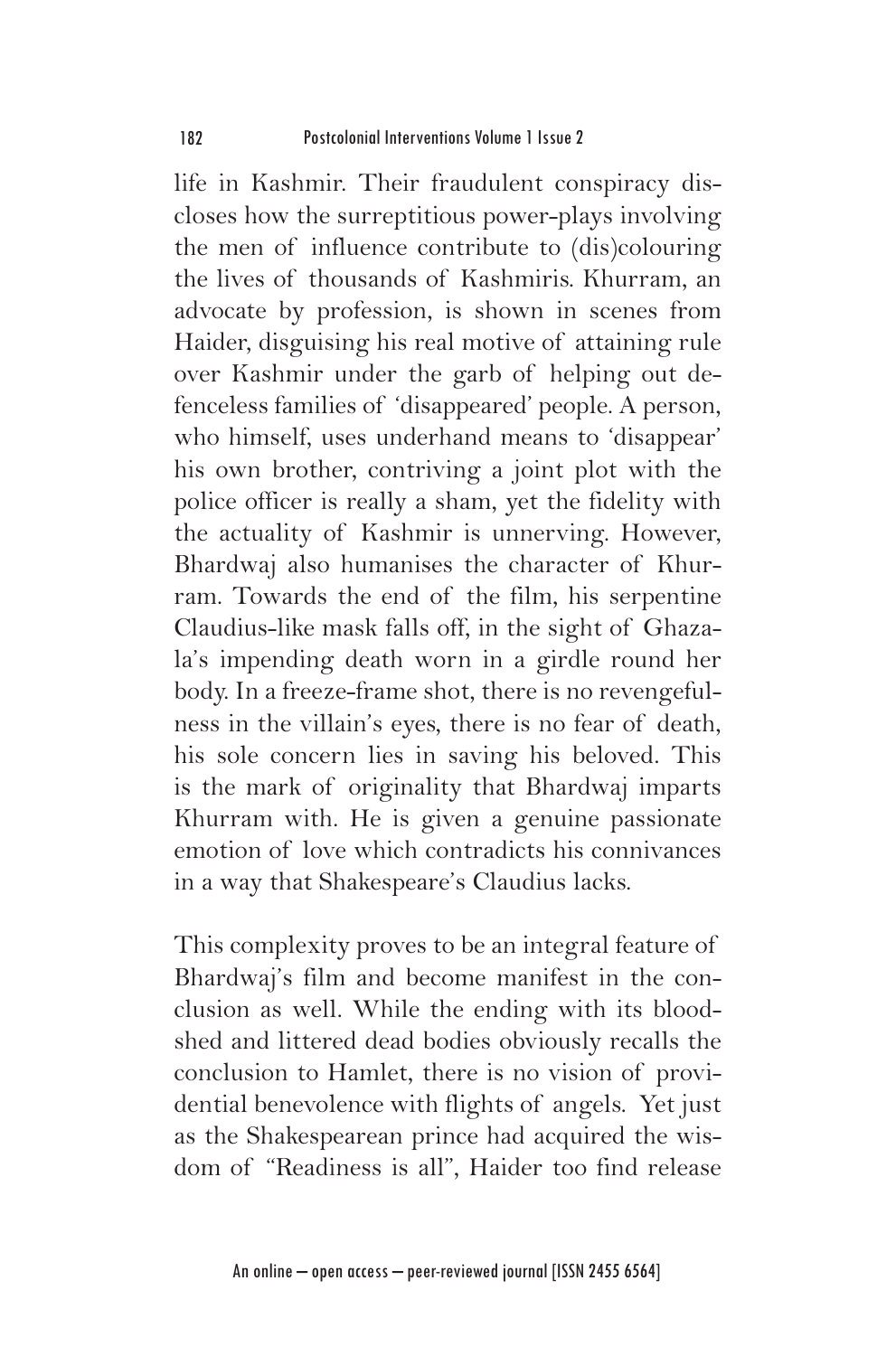from the logic of revenge and spares Khurram, even as he lies writhing in pain, having lost both legs after Ghazala sets off the explosives in her suicide-bomber's vest. The culminating metamorphosis is impregnated with a possibility of a new dawn, a sunrise for Kashmir, free from intekaam (revenge) — a truth that Hamlet himself realises much too late.

Contextually repositioning Shakespeare into the valley of Kashmir, Bhardwaj thus interlaces Shakespearean tragedy with the political cataclysm of the crucified state. Kashmir emerges as a character in Haider, blatantly voicing the unvoiced, untamed and fearless like a rustic child who speaks truth and nothing but the truth. Haider's agonized frustration in search of his disappeared father, his helpless trauma after knowing the truth of ruthless autocracy practised under the garb of democratic shelter of protection, his lunatic frenzies desperate to find a remedy from the inescapable power game – all divulge long-buried harsh realities of thousands of Kashmiri's lives. Kashmir, is truly, the Hamlet in Haider, impregnated with the existential crisis, where the ghastly image of hell lurks behind the facade of heaven. The tormented history of Kashmir blends with the political turbulence of Hamlet's Denmark and Shakespeare's England in the canvas of Haider: prophetically mirroring the crisis of states, astutely interrogating the ethics of authority and persistently exploring the labyrinths within individual psyches, Shakespeare lives with renewed metamorphoses of his texts.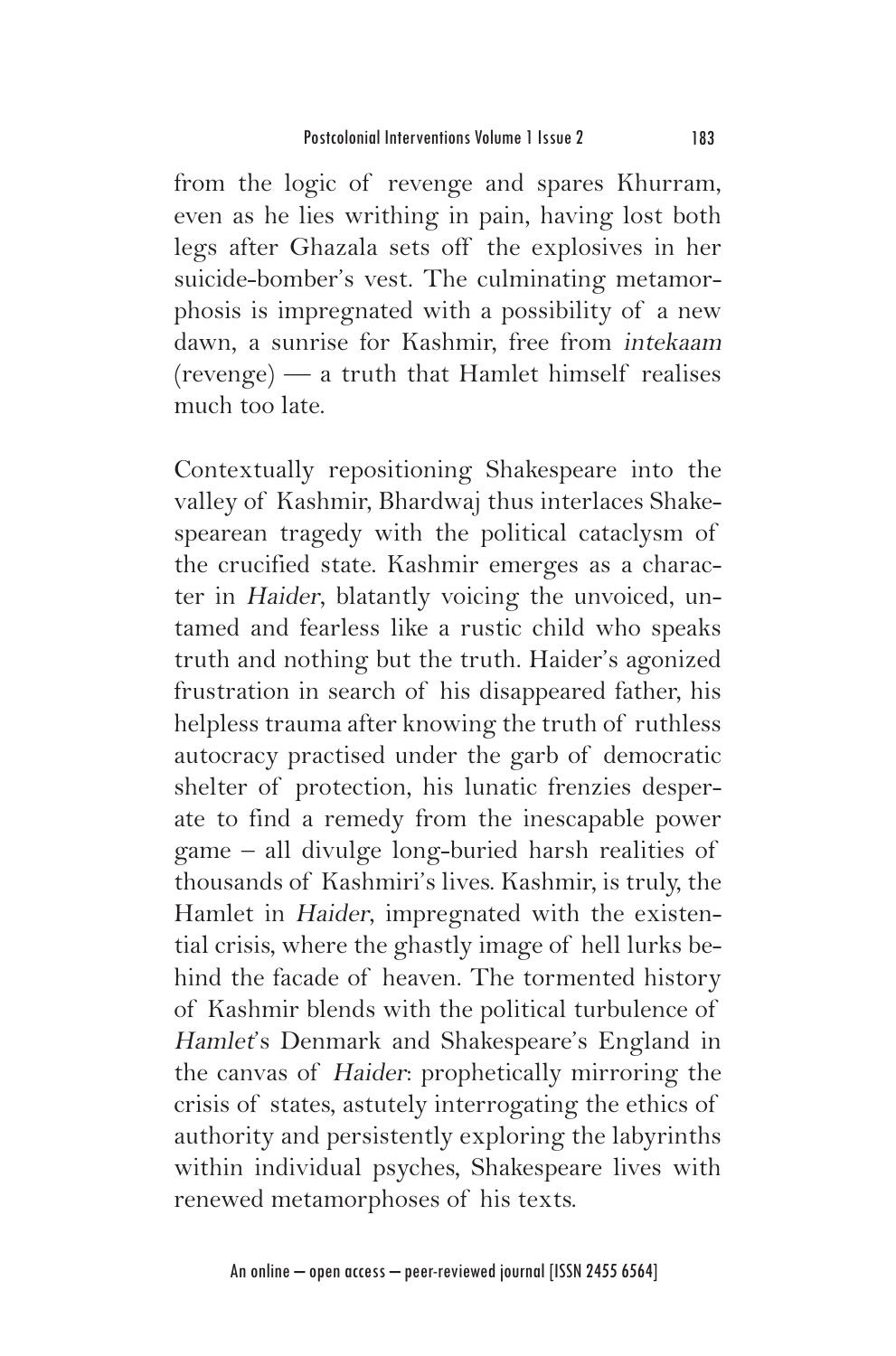## Works Cited

"Armed Forces (Special Powers) Act." Wikipedia: The Free Encyclopedia. Wikimedia Foundation, Inc. 22 April 2016. Web. 4 May 2016. <https://en.wikipedia.org/wiki/Armed\_Forces\_(Special\_Powers)\_Act>

Bosman, Anston. "Shakespeare and Globalization". INDD, 4 Nov. 2009. 285- 302. Web. 1Apr. 2016. <https://www.amherst.edu/media/ view/178319/original/Bosman+supplemental+reading>

- Burnett, Mark Thornton. Filming Shakespeare in the Global Marketplace. New York : Palgrave Macmillan, 2007. Print.
- Cartelli, Thomas. Repositioning Shakespeare: National Formations, Postcolonial Appropriations. London: Routledge, 1999. Print.

Chakravorty, Vinayak. "The bard in Bollywood: How Shakespeare's timeless stories have inspired Indian Cinema." Mail Online India 5 Oct 2014. Web. 20 Feb 2016. <http://www.dailymail.co.uk/indiahome/ indianews/article-2780836/The-bard-Bollywood-How-Shakespeare-s-timeless-stories-inspired-Indian-cinema.html>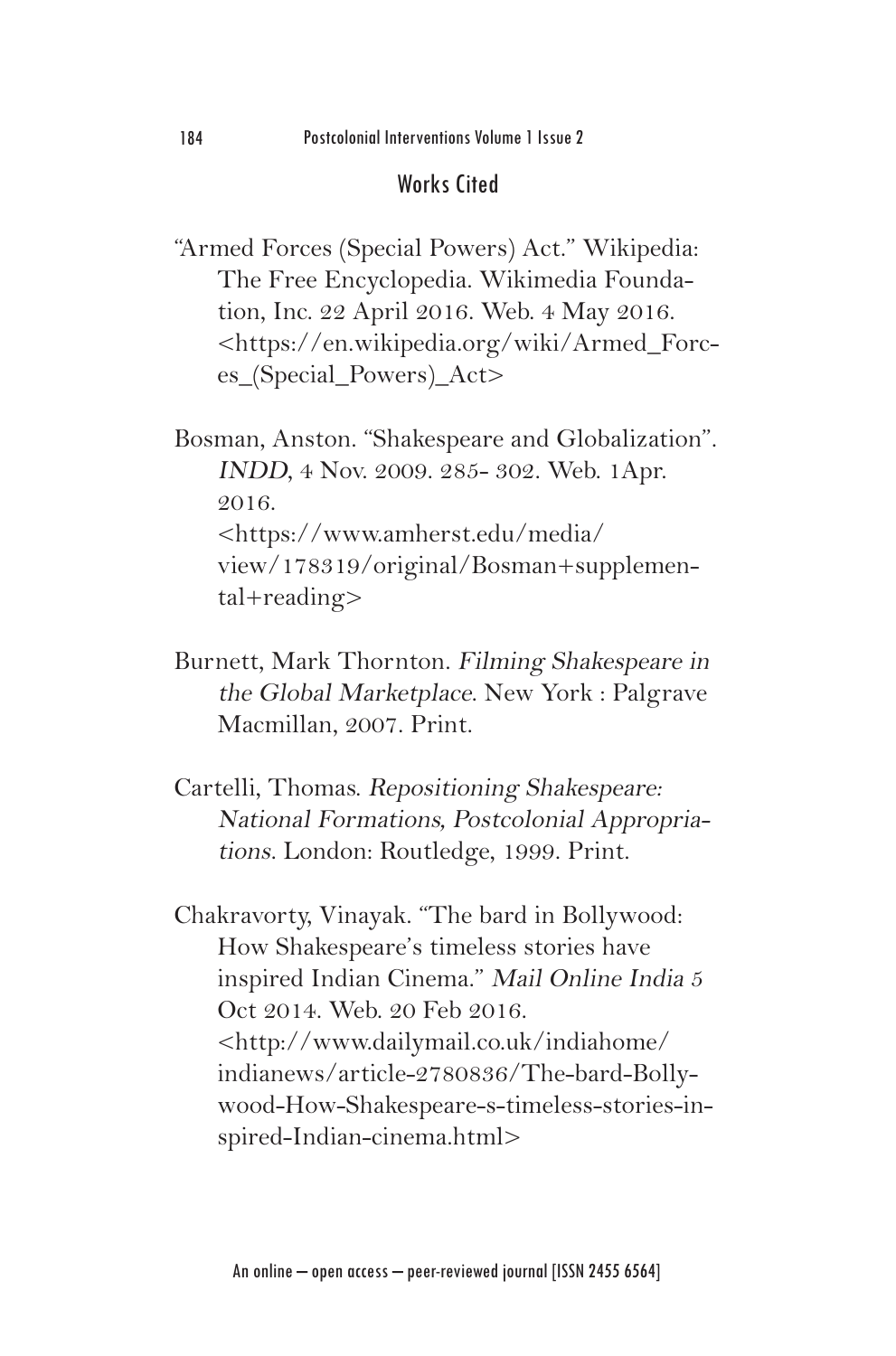Dewan, Ritu. "'Humsheera', 'Humsaya': Sisters, Neighbours: Women's Testimonies from Kashmir." Economic & Political Weekly 29.41 (1994): 2654-2658. JSTOR. Web. 8 June 2016.

Dutta, Anjan. "Where is the Tragedy of Hamlet?". The Telegraph 15 Oct 2014. Web. 25 March 2016. <http://www.telegraphindia.com/1141015/ jsp/t2/story\_18926110.jsp#.Vyg5BbtJnIU>

- Haider. Dir. Vishal Bhardwaj. Perf. Shahid Kapoor, Tabu, Kay Kay Menon, Irfan Khan, and Shraddha Kapoor. UTV Motion Pictures, 2014. Film.
- "Haider (film)." Wikipedia : The Free Encyclopedia. Wikimedia Foundation, Inc. 7 Apr. 2016. Web. 25 Apr. 2016. < https://en.wikipedia.org/wiki/Haider\_  $(film)$
- "Haider's Success Story : From Flop to Hit." NDTV Movies 16 Oct. 2014. Web. 20 Feb 2016. <http://movies.ndtv.com/bollywood/haiders-success-story-from-flop-to-hit-680283>
- Hutcheon, Linda. A Theory of Adaptation. New York: Routledge, 2006. Print.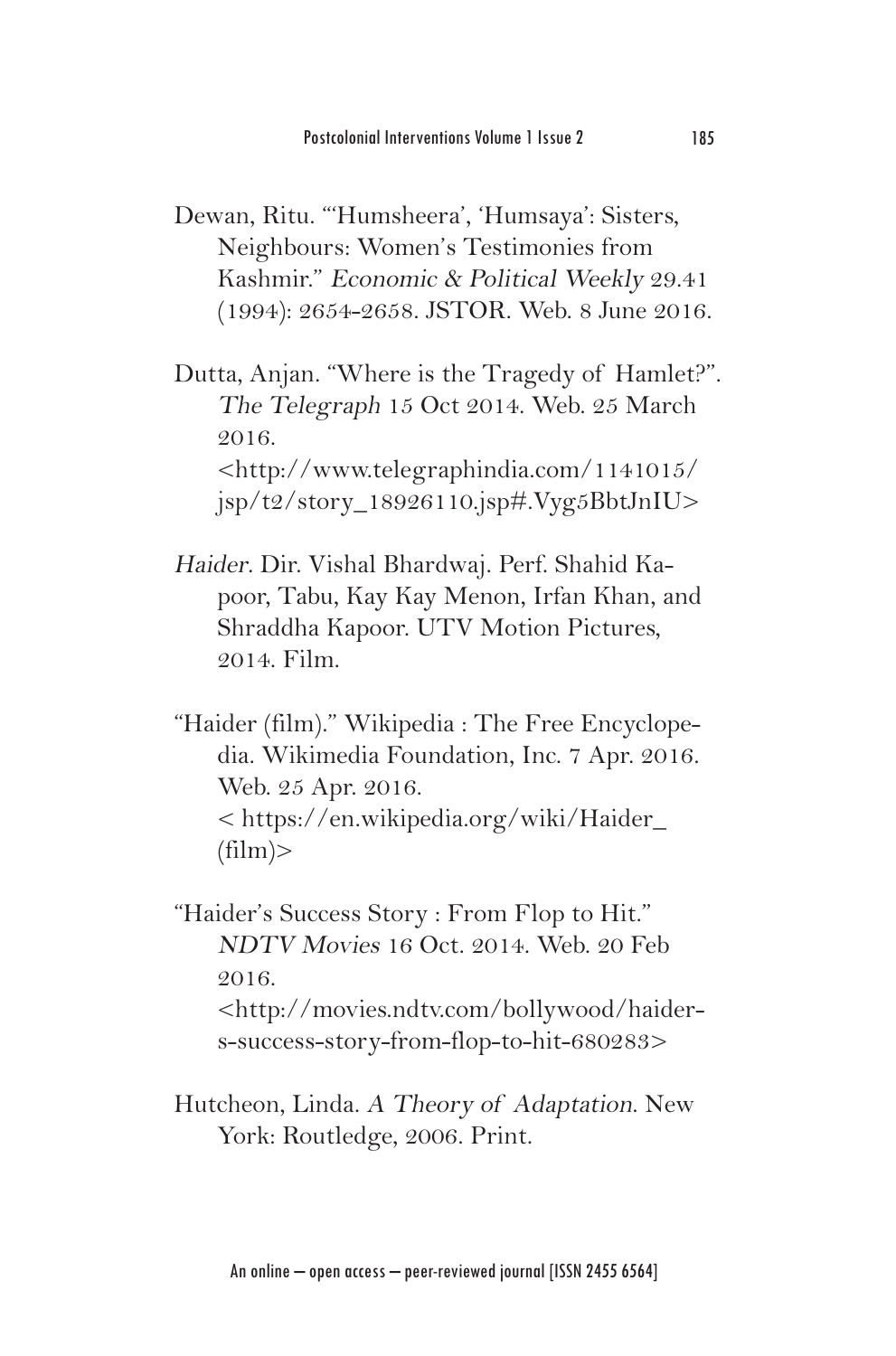- "Kashmir: Nuclear Flashpoint." n.d. Web. 4 May 2016. < http://www.kashmirlibrary.org/kashmir\_timeline/kashmir\_chapters/kashmir-elections\_detailed.shtml>
- Marowitz, Charles. Recycling Shakespeare. New York: Applause Theatre Book Publishers, 1991. Print.
- Muliyil, G. "Why Shakespeare for Us?" Shakespeare Came to India. Ed. C.D. Narasimhaiah. Bombay: Popular Prakashan, 1964. Print.
- Qutab, Soudiya. "Women Victims of Armed Conflict: Half-widows in Jammu and Kashmir." Sociological Bulletin 61.2 (2012): 255-278. JSTOR. Web. 8 June 2016.
- Shakespeare, William. Hamlet. Ed. Aniket Jaaware. New Delhi: Pearson Longman, 2008. Print.
- Singh, Harmeet. "Tabu: My role in Haider is to die for." The Indian Express 26 Sept 2014. Web. 25 March 2016. < http://indianexpress.com/article/entertainment/play/my-role-in-haider-is-to-die-for/>
- —. " 'Kashmir is the Hamlet of my film,' says Vishal Bhardwaj on Haider." The Indian Ex-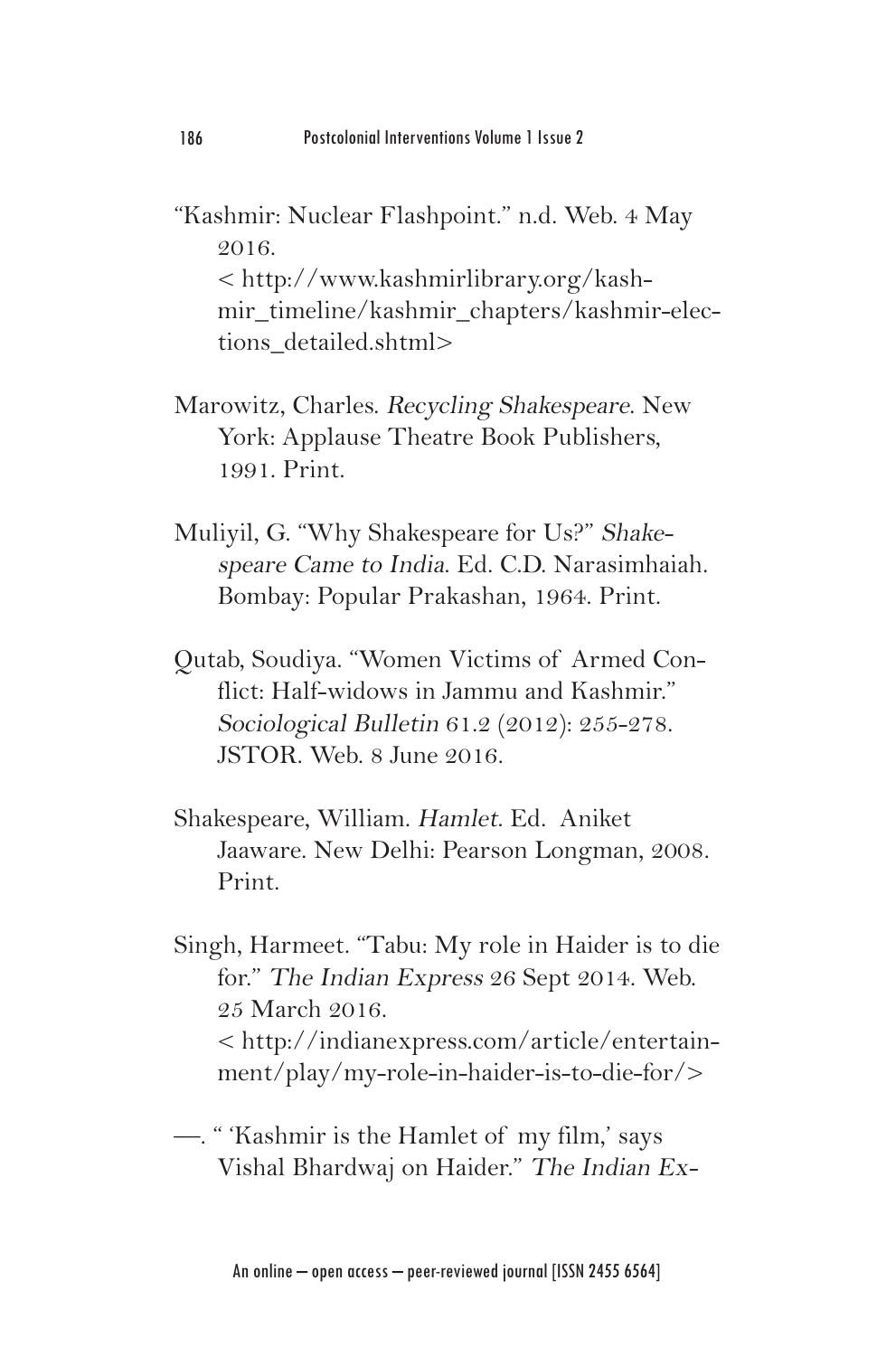press 5 Oct 2014. Web. 25 March 2016. < http://indianexpress.com/article/entertainment/bollywood/kashmir-is-the-hamlet-ofmy-film/>

Srivastava, Priyanka. "Shakespeare in love? No, it's Shakespeare in Bollywood!" Mail Today. 30 Nov. 2013. Web. 20 Feb. 2016. <http://indiatoday.intoday.in/story/influence-of--shakespeare-inbollywood/1/327165. html>

Tatlow, Antony. Shakespeare, Brecht, and the Intercultural Sign. Durham: Duke University Press, 2001. Print.